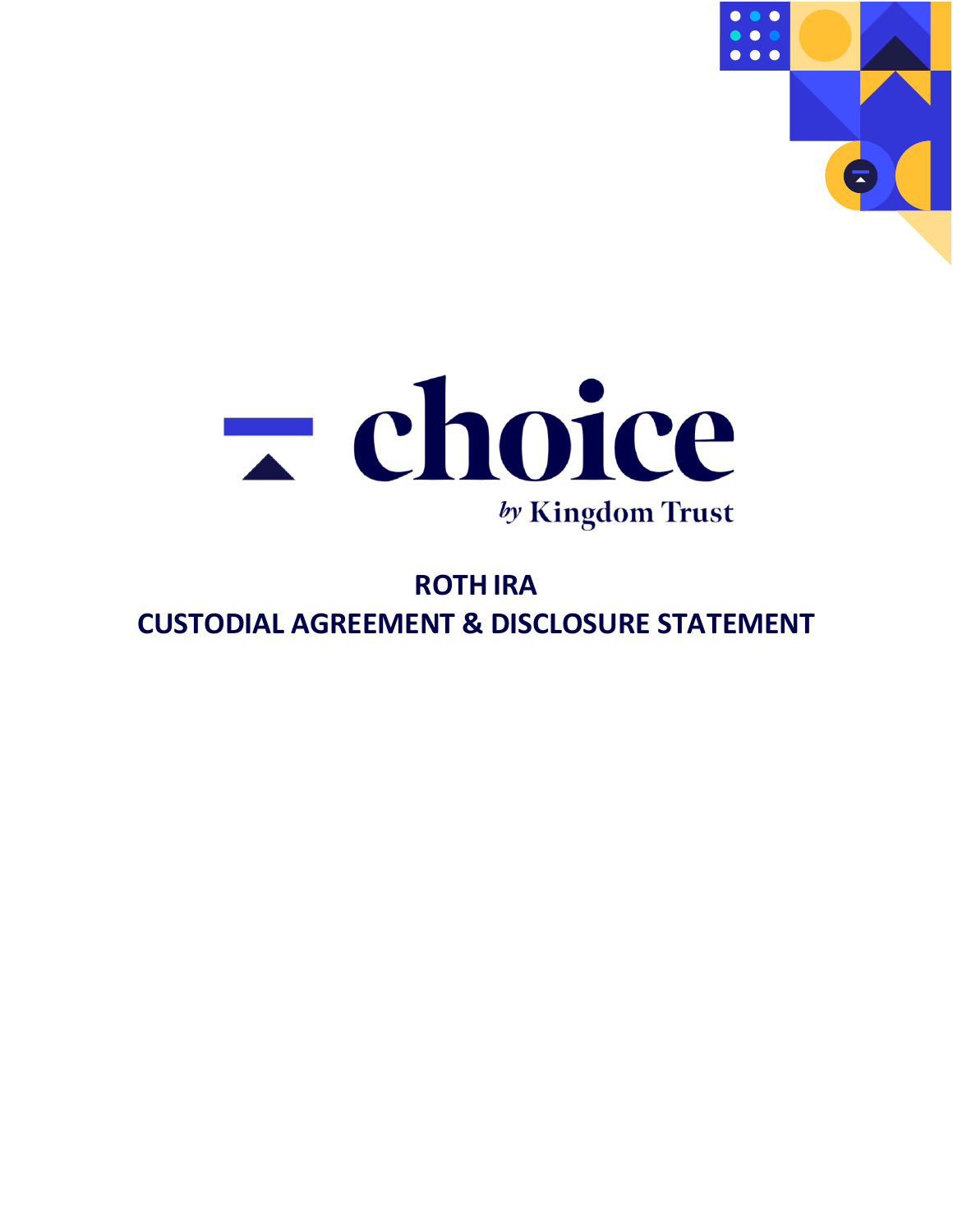Department of the Treasury Internal Revenue Service TKTC Revised 05/18/2021

## **Form 5305-RA Roth Individual Retirement Custodial Account** (Rev. April 2017) **(Under Section 408A of the Internal Revenue Code)**

The Applicant/Depositor named on the first page of this Application and Custodial Agreement is establishing a Roth Individual Retirement Account under Section 408A of the Internal Revenue Code (26 USC 408A) to provide for his or her retirement and for the support of his or her beneficiaries after the applicant's death.

By executing the Application, the Applicant/Depositor acknowledges that he orshe has received from Kingdom Trust (hereinafter referred to as Custodian), the Custodian hereunder, the following Custodial Agreement and Disclosure Statement required by Treasury Regulation 1.408-6 and that he or she has read and understood the same.

Applicant/Depositor and the Custodian do hereby agree as follows:

### **Article I**

1.01 Except in the case of a rollover contribution described in section 408A(e), a re-characterized contribution described in section 408A (d)(6), or an IRA Conversion Contribution, the custodian will accept only cash contributions up to \$6,000 per year for 2019 through 2021. For individuals who have reached the age of 50 by the end of the year, the contribution limit is \$7,000 per year for 2019 through 2021. Future contribution limits may be increased to reflect a cost-of-living adjustment, if any.

### **Article II**

- 2.01 The annual contribution limit described in Article I is gradually reduced to \$0 for higher income levels. For a single depositor, the annual contribution is phased out between adjusted gross income (AGI) of \$118,000 and \$133,000; for a married depositor filing jointly, between AGI of \$186,000 and \$196,000; and for a married depositor filing separately, between AGI of \$0 and \$10,000. These phase-out ranges are for 2107. For years after 2017, the phase-out ranges, except for the \$0 to \$10,000 range will be increased to reflect a cost-of-living adjustment, if any. Adjusted gross income is defined in section 408A(c)(3). Please see the Disclosure Statement or the Internal Revenue Service website for updated AGI information.
- 2.02 In the case of a joint return, the AGI limits in the preceding paragraph apply to the combined AGI of the depositor and his or her spouse.

### **Article III**

3.01 The depositor's interest in the balance in the custodial account is non-forfeitable.

### **Article IV**

- 4.01 No part of the custodial account funds may be invested in life insurance contracts, nor may the assets of the custodial account be commingled with other property except in a common custodial fund or common investment fund (within the meaning of section 408 (a)(5)).
- 4.02 No part of the custodial account funds may be invested in collectibles (within the meaning of section 408(m)) except as otherwise permitted by section 408(m)(3), which provides an exception for certain gold, silver, and platinum coins, coins issued under the laws of any state, and certain bullion.

#### **Article V**

5.1 If the depositor dies before his or her entire interest is distributed to him or her and the depositor's surviving spouse is not the designated beneficiary, the remaining interest will be distributed in accordance with (a) below or, if elected or there is no designated beneficiary, in accordance with (b) below: (a) The remaining interest will be distributed; starting by the end of the calendar year following the year of the depositor's death, over the designated beneficiary's remaining life expectancy as

determined in the year following the death of the depositor. (b) The remaining interest will be distributed by the end of the calendar year containing the fifth anniversary of the depositor's death.

5.2 The minimum amount that must be distributed each year under paragraph 5.01(a) above is the account value at the close of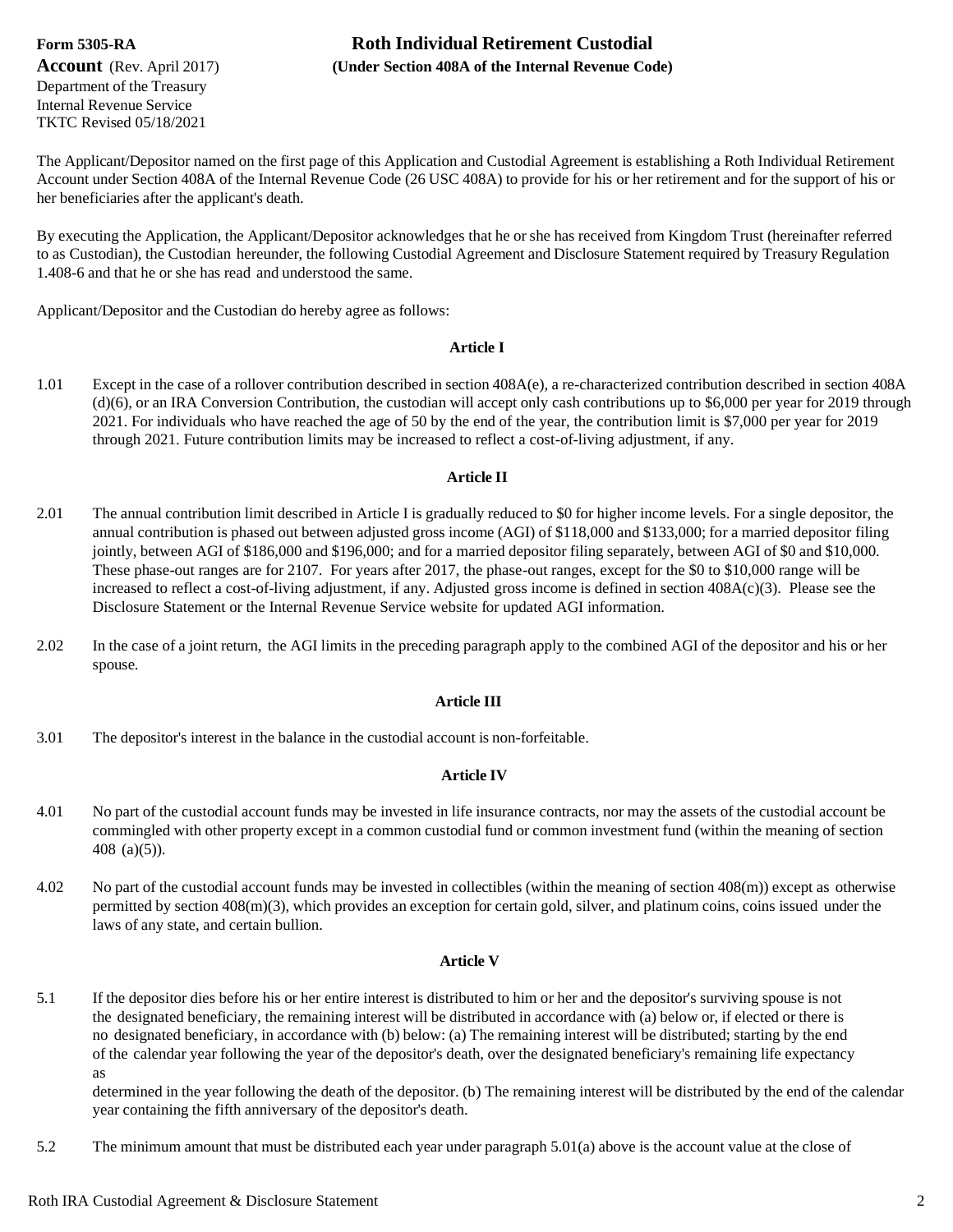business on December 31 of the preceding year divided by the life expectancy (in the single life table in Regulations section  $1.401(a)(9)-9$  of the designated beneficiary using the attained age of the beneficiary in the year following the year of the depositor's death and subtracting 1 from the divisor for each subsequent year.

5.3 If the depositor's surviving spouse is the designated beneficiary, such spouse will then be treated as the depositor.

#### **Article VI**

- 6.01 The depositor agrees to provide the custodian with all information necessary to prepare any reports required by sections 408(i) and 408A(d)(3)(E), Regulations sections 1.408-5 and 1.408-6, or other guidance published by the Internal Revenue Service (IRS).
- 6.02 The custodian agrees to submit to the IRS and depositor the reports prescribed by the IRS.

#### **Article VII**

7.01 Notwithstanding any other articles which may be added or incorporated, the provisions of Articles I through IV and this sentence will be controlling. Any additional articles inconsistent with section 408A, the related regulations, and other published guidance will be invalid.

### **Article VIII**

8.01 This agreement will be amended as necessary to comply with the provisions of the Code, the related regulations, and other published guidance. Other amendments may be made with the consent of the persons whose signatures appear on the Roth IRA adoption agreement.

#### **Article IX**

9.1 **Applicable Law**: This custodial agreement is subject to all applicable Federal Statutes and Regulations and shall be governed by and construed under all applicable Statutes and regulations of the state of South Dakota.

If any provision of this custodial agreement is determined to be invalid or illegal, those provisions shall be stricken and the remaining provisions shall remain fully enforceable. A failure to enforce any of the provisions of this agreement by either you or custodian shall not be construed as a waiver of such provisions or of any right to enforce such provisions thereafter.

Any suit filed against custodian arising out of or in connection with this custodial agreement shall only be instituted in the Federal District Court for the District of South Dakota, Southern Division in Sioux Falls, South Dakota or, lacking Federal Jurisdiction, in the county courts of Minnehaha County, South Dakota in Sioux Falls, South Dakota where custodian maintains its principal place of business and you agree to submit to such jurisdiction both in connection with any such suit you may file and in any such suit custodian may file against you.

- 9.2 **Annual Accounting**: The custodian shall, at least annually, provide the depositor or beneficiary (in the case of depositor's death) with an accounting of such depositor's account. Such accounting shall be deemed to be accepted by the depositor or the beneficiary, if the depositor or beneficiary does not object in writing within 60 days after the mailing of such accounting statement. This annual accounting may be delivered electronicall.
- 9.3 **Amendment**: The depositor irrevocably delegates to the custodian the right and power to amend this custodial agreement. Except as hereafter provided, the custodian will give the depositor 30 days prior, written notice of any amendment. In case of a retroactive amendment required by a change in the law, the custodian will provide written notice to the depositor of the amendment within 30 days after the amendment is made, or if later, by the time that notice of the amendment is required to be given under regulations or other guidance provided by the IRS. The depositor shall be deemed to have consented to any such amendment unless the depositor notifies the custodian to the contrary within 30 days after notice to the depositor and requests in writing an immediate distribution or transfer of the balance in the account.

### 9.4 **Resignation and Removal of the Custodian.**

(a) The custodian may resign and appoint a successor to serve under this agreement or under another governing agreement selected by the successor by giving the depositor written notice at least 30 days prior to the effective date of such resignation and appointment, which notice shall also include or be provided under separate cover a copy of such other governing instrument, if applicable, and the related disclosure statement. The depositor shall then have 30 days from the date of such notice to either request a distribution of the entire account balance or designate a different successor and notify the custodian of such designation. If the depositor does not request distribution of the account balance or notify the custodian of the designation of a different successor within such 30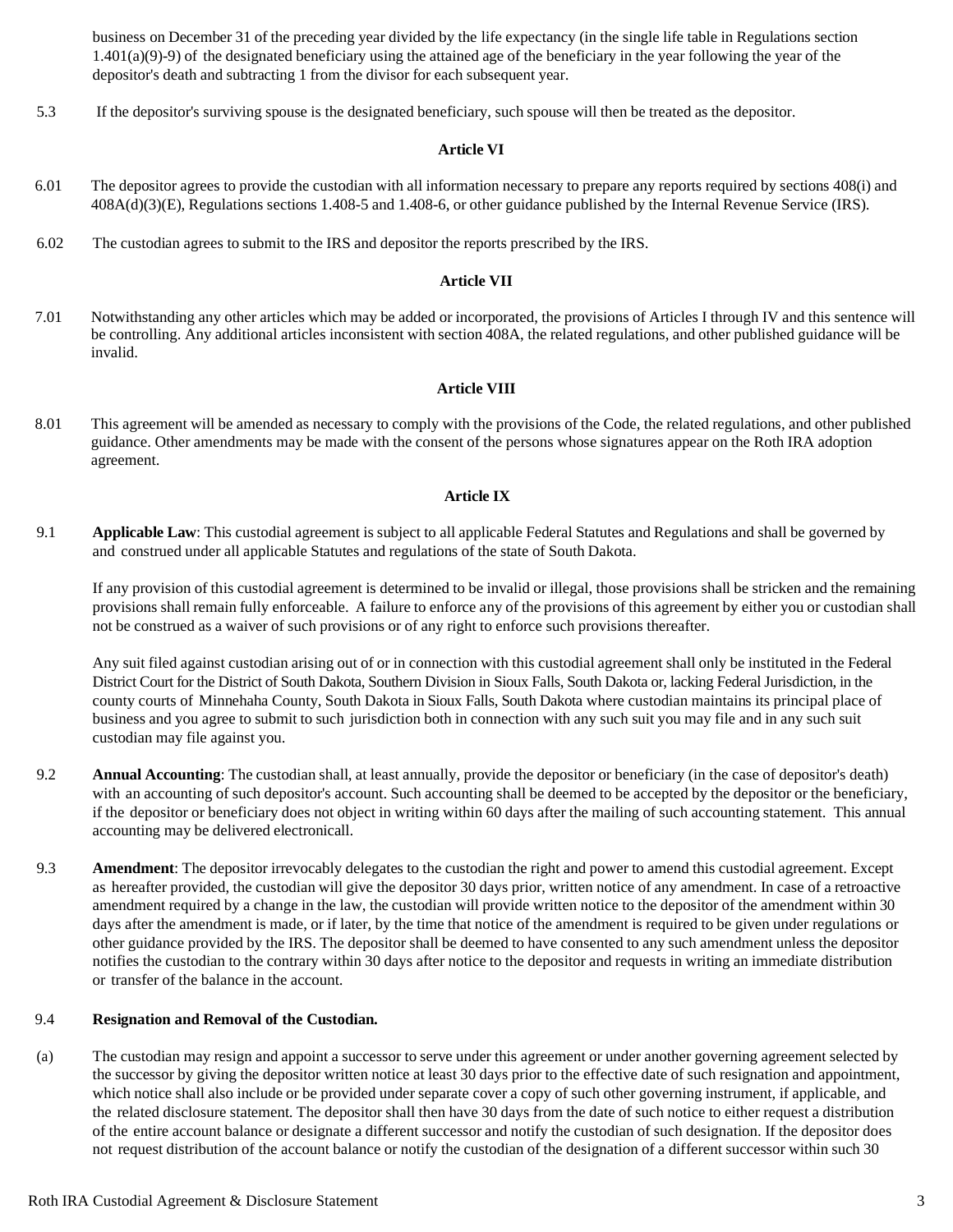day period, the depositor shall be deemed to have consented to the appointment of the successor and the terms of any new governing instrument, and neither the depositor nor the successor shall be required to execute any written document to complete the transfer of the account to the successor. The successor may rely on any information, including beneficiary designations, previously provided by the depositor to the custodian.

- (b) The depositor may at any time remove the custodian and name a successor of the depositor's choice by giving 30-days prior written notice to the Custodian of such removal and replacement. The custodian shall then deliver the assets of the account as directed by the depositor. However, the Custodian may retain a portion of the assets of the IRA as a reserve for payment of any anticipated remaining fees and expenses, and shall pay over any remainder of this reserve to the successor trustee or custodian upon satisfaction of such fees and expenses.
- (c) The Custodian may resign and demand that the depositor appoint a successor Trustee or Custodian of this IRA by giving the Depositor written notice at least 30 days prior to the effective date of such resignation. The depositor shall then have 30 days from the date of such notice to designate a successor, notify the custodian of the name and address of the successor, and provide the custodian with appropriate evidence that such successor has accepted the appointment and is qualified to serve as Trustee of Custodian of an Individual Retirement Account under the Internal Revenue Code.
	- (1) If the Depositor designates a successor and provides the Custodian evidence of the successor's acceptance of appointment and qualification within such 30-day period, the Custodian shall then deliver all of the assets and necessary records assets held by the Custodian in the account (whether in cash or personal or real property, wherever located, and regardless of value) to the successor Trustee or Custodian, subject to 9(b) above.
	- (2) If the Depositor does not notify the Custodian of the appointment of a successor within such 30 day period, then the Custodian may distribute all of the assets and necessary records held by the Custodian in the account (whether in cash or personal or real property, wherever located, and regardless of value) to the Depositor outright from the IRA, and the Depositor shall be wholly responsible for the tax consequences of such distribution.
- (d) In any case listed above, the Custodian may expend any assets in the account to pay expenses of valuation and transfer (including but not limited to re-registering the assets and preparation of deeds, assignments, and other instruments of transfer or conveyance) to the successor Trustee or Custodian, or the Depositor, as the case may be. In addition, the Custodian may retain a portion of the assets as a reserve for payment of any anticipated remaining fees and expenses. Upon satisfaction of such fees and expenses, as determined by the Custodian, the Custodian shall pay over any remainder of the reserve to the successor Trustee or Custodian or to the Depositor, as the case may be.

### 9.5 **Fees and Expenses**:

- (a) The Depositor agrees to pay the any and all fees specified in the fee schedule published by Kingdom Trust as in effect and as modified from time to time for establishing and maintaining this IRA, including but not limited to any Custodian fees, and fees for distributions from, transfers to or from, and terminations of this IRA. Kingdom Trust may change the fee schedule at any time by giving the depositor 30 days prior written notice.
- (b) The Depositor agrees to pay any expenses incurred by the Custodian in connection with the account. Such expenses include, but are not limited to, administrative expenses, such as legal and accounting fees, a valuation fee from a qualified independent third party appraiser, and any taxes of any kind whatsoever that may be levied or assessed with respect to such account.
- (c) All such fees, taxes, and other administrative expenses charged to the account shall be collected either from the assets in the account or from any contributions to or distributions from such account if not paid by the depositor by the due date for same, but the Depositor shall be responsible for any deficiency. To effectuate this clause 9.5, Depositor does hereby authorize the Custodian to liquidate such assets as are required to satisfy any delinquency caused by Depositor's failure to pay any fee by due date for the same.
- (d) In the event that for any reason the Custodian is not certain as to who is entitled to receive all or part of the custodial funds, the Depositor hereby authorizes the Custodian to withhold such custodial funds, to request, at Depositor's expense, a court ruling to determine the disposition of the custodial funds, and to charge the Custodial account for any expenses incurred in obtaining such legal determination.
- 9.6 **Withdrawal Requests**: All requests for withdrawal shall be in writing and in form and substance acceptable to Custodian. Such written notice must also contain the reason for the withdrawal and the method of distribution being requested. Custodian shall also have the right to reject any withdrawal request it may deem appropriate and to apply to a court of competent jurisdiction to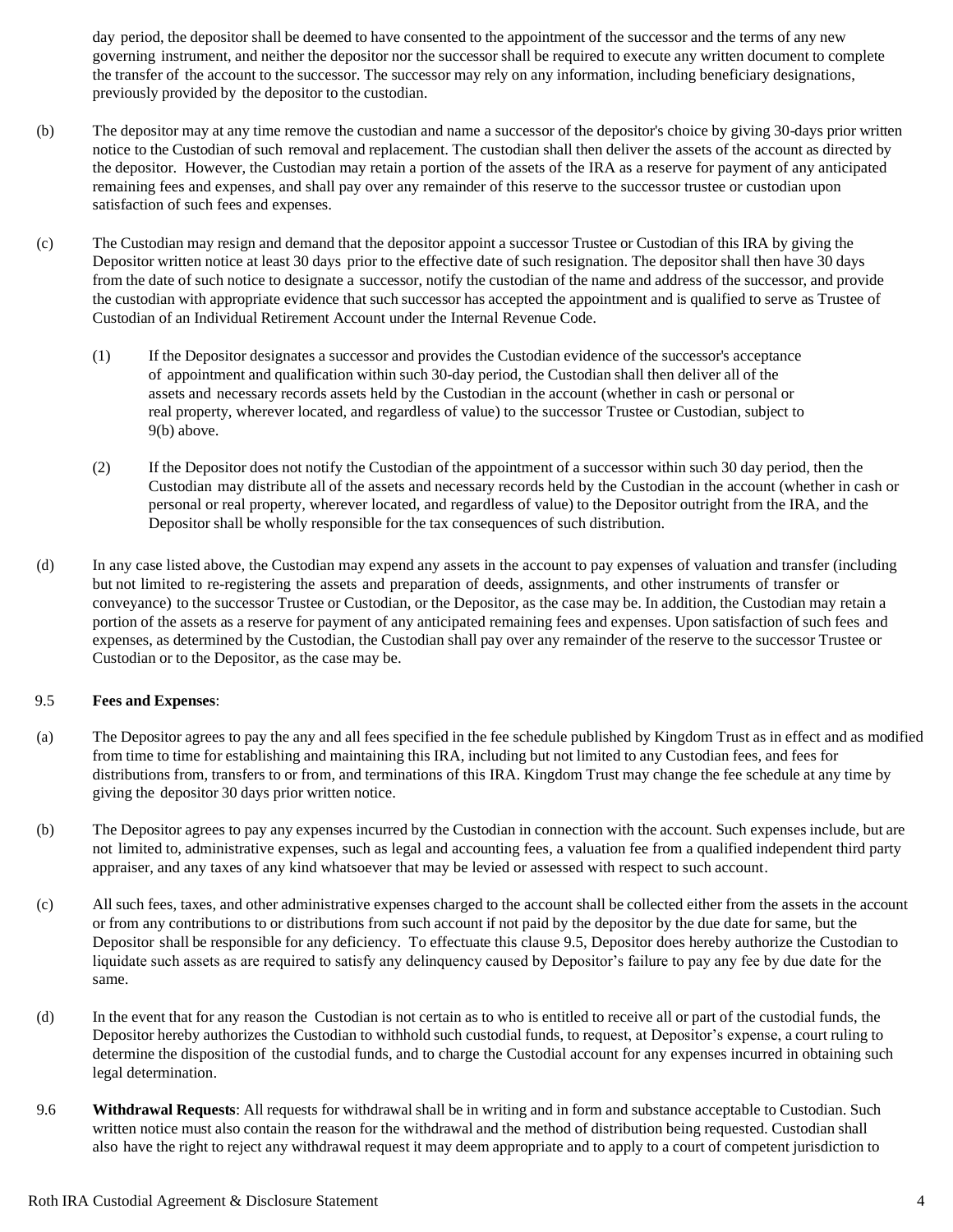make a determination with respect to the proper party eligible to receive a distribution from the account and to charge the custodial funds and/or the Depositor for any expenses incurred in obtaining such legal determination, including attorneys' fees.

9.7 **Responsibilities**: Depositor agrees that all information and instructions given by the Depositor will be complete and accurate and that Kingdom Trust shall not be responsible for any incomplete or inaccurate information provided by the Depositor, the Depositor's beneficiary(ies), or the account designated representative (as described below and in the Roth IRA adoption agreement). Depositor, on behalf of the Depositor and the Depositor's beneficiary(ies), agrees to be responsible for all tax consequences arising from contributions to and distributions from this custodial account (including but not limited to all interest, penalties and penalty taxes), and hereby acknowledges that no tax advice has been or will be provided by the Kingdom Trust.

### 9.8 **Designation of Beneficiary**:

- (a) Except as may be otherwise required by State law, in the event of the Depositor's death, the balance in the account shall be paid to the beneficiary or beneficiaries designated by the Depositor on a beneficiary designation form acceptable to and filed with Custodian. The Depositor may change the Depositor's beneficiary or beneficiaries at any time by filing a new beneficiary designation with Custodian. If no acceptable beneficiary designation is in effect, if none of the named beneficiaries survive the Depositor, or if Custodian cannot locate any of the named beneficiaries after reasonable search, any balance in the account will be payable to the Depositor's estate.
- (b) In the event of the Depositor's death, any beneficiary may name a subsequent beneficiary or beneficiaries to receive the balance of the account to which such beneficiary is entitled upon the death of the original beneficiary by filing a subsequent beneficiary designation form acceptable to and filed with the Custodian. Payments to such subsequent beneficiary(ies) shall be distributed in accordance with the payment schedule applicable to the original beneficiary or more rapidly if the subsequent beneficiary requests. In no event may any subsequent beneficiary, be treated as a designated beneficiary of the Depositor. The preceding sentence shall not apply with respect to the subsequent beneficiary(ies), if any, designated by the original spouse

beneficiary where the Depositor dies before his or her required beginning date and his/her spouse was named as beneficiary. In this case, the original spouse beneficiary is treated as the Depositor. If the balance of the account has not been completely distributed to the original beneficiary and such beneficiary has not named a subsequent beneficiary or no named subsequent beneficiary is living on the date of the original beneficiary's death, such balance shall be payable to the estate of the original beneficiary.

- 9.9 **Spousal Beneficiary Provisions**: Notwithstanding the provisions of Article 5.03, if the Depositor's only primary beneficiary is the surviving spouse, such spouse may elect to be treated as a non-spouse beneficiary for purposes of the provisions of Articles 5.01 and 5.02, but including the special rule provided under section  $401(a)(9)(B)(iv)$  of the Code. Thus, a surviving spouse beneficiary may remain the beneficiary of the deceased spouse's Roth IRA and be able to take death distributions under the five year rule or the exception to the five year rule, including the ability to wait to begin receiving distributions over his or her single life expectancy until December 31 of the year the deceased spouse would have attained the age of 70½ had he or she lived, if this date is later than the December 31 immediately following the year of death. In addition, if the surviving spouse is not the sole beneficiary of the Roth IRA, in addition to the provisions of Articles 5.01 and 5.02, the surviving spouse beneficiary may elect to treat his or her beneficial portion of the deceased spouse's Roth IRA as his or her own Roth IRA.
- 9.10 **Responsibility for Determining Eligibility for Conversion Contributions**: Notwithstanding the provisions of the third sentence of Article II, the Depositor agrees to be solely responsible for determining eligibility to convert any of the depositor's traditional IRAs or an employer's plan to a Roth IRA.
- 9.11 **Combining Regular Roth IRA Contributions with Roth Conversion Contributions**: The Depositor may combine regular Roth IRA contributions in the same Roth IRA account as Roth IRA conversion contributions. The Depositor agrees to designate each deposit as either a regular Roth IRA contribution (and the tax year to which it relates) or a Roth IRA conversion contribution. The Depositor further agrees that he/she will be solely responsible for any record keeping of such deposits as determined or required by the Internal Revenue Service, including but not limited to, the timing, ordering and taxation of any distributions.
- 9.12 **Death Benefit Default Provisions**: If the Depositor dies and the beneficiary does not select a method of distribution described in Article V, Section 5.01(a) or (b) by the December 31st following the year of the Depositor's death, then distributions will be made pursuant to the single life expectancy of the designated beneficiary determined in accordance with IRS regulations. However, no payment will be made until the beneficiary provides Kingdom Trust with a proper distribution request acceptable in form and substance to Kingdom Trust and other documentation that may be required by Kingdom Trust. A beneficiary may at any time request a complete distribution of his or her remaining interest in the custodial account. Kingdom Trust reserves the right to require a minimum balance in the account in order to make periodic payments from the account.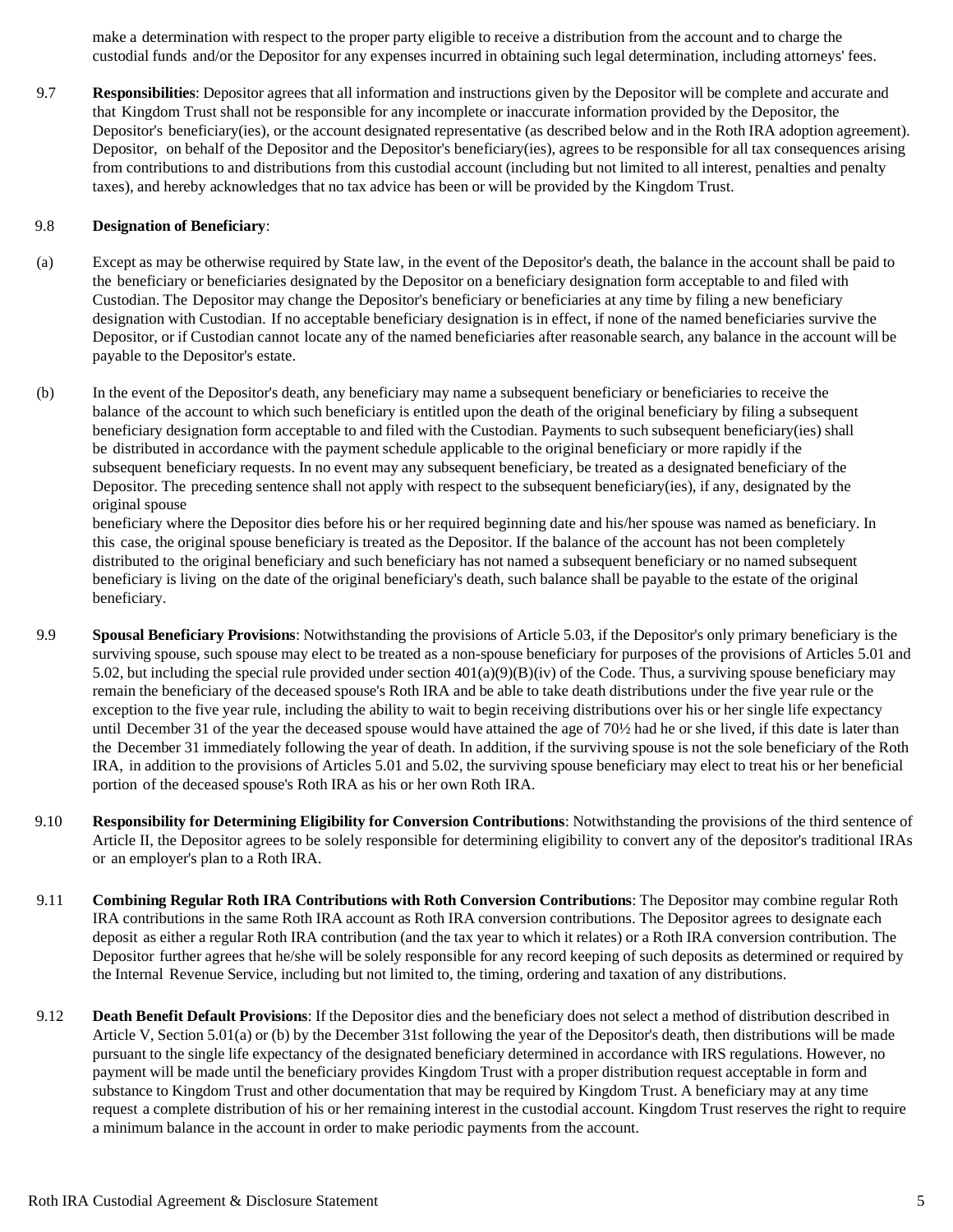### **ARTICLE X**

#### **SELF-DIRECTED IRA PROVISIONS**

- 10.1 **Investment of Contributions**: In accordance with the instructions given to the Custodian shall invest and reinvest all contributions to the account and earnings thereon as directed by the Depositor (or the direction of the beneficiary(ies) upon the Depositor's death) in investments that Custodian determines it can feasibly administer, which may include but are not limited to marketable securities traded on a recognized exchange or "over the counter" (excluding any securities issued by the Custodian), options, mutual funds, common trust funds or other common investment funds that qualify under Section 408(b)(5) (including without limitation pooled custodial accounts and pooled custodial funds), certificates of deposit, real estate, real estate contracts, mortgages, leases, mortgage notes, debentures, individually negotiated debt instruments, promissory notes, private equity investments in closely held businesses, tax liens and tax anticipation warrants, deeds of trust, and other public , private or alternative investments that the Custodian determines it can feasibly administer, in such amounts as are specifically selected and specified by the Depositor in orders to Custodian in such form as may be acceptable to Custodian, without any duty to diversify and without regard to whether such property is authorized by the laws of any jurisdiction as a custodial investment or IRA investment and even if such investment will result in a prohibited transaction, unrelated business taxable income ("UBTI") or a reportable transaction. In addition, the account designated representative (as described below and in the Roth IRA adoption agreement) may give Custodian directions to have the Custodian buy, sell or reinvest public securities, digital assets and investments that are traded on a recognized exchange or "over the counter" (excluding any securities issued by the Custodian). The account designated representative may not direct Custodian with regard to any alternative or private investment. The Custodian shall be responsible only for the execution of such orders and for maintaining adequate records thereof. However, if any such orders are not received as required, or, if received, are unclear or administratively unfeasible in the sole opinion of Custodian, all or a portion of the account may be held in its current investments or remain un- invested without liability for loss of income or appreciation, and without liability for interest pending receipt of such orders or clarification as are acceptable to Custodian in its sole discretion, or if a new contribution, the contribution may be returned. Custodian may, but need not, establish programs under which cash deposits in excess of a minimum set by it will be periodically and automatically invested in interest-bearing investment funds. The Custodian shall have no duty other than to follow the written investment directions of the Depositor, which duty shall be subject to the other terms and conditions of this agreement. The Custodian shall be under no duty to question said instructions and shall not be liable for any investment losses or adverse tax consequences of any kind whatsoever sustained by the depositor. In addition, the Custodian reserves the right to not follow Depositor's (or an account designated representative's or beneficiary's) direction or process any investment for administrative or cost-related reasons. Execution of Depositor's instructions or refusal to execute same does not constitute investment advice or an opinion by the Custodian as to the investment's prudence or viability. Depositor agrees that the Custodian shall have no discretionary power, authority or control with respect to the management, investment or disposition of the Depositor's assets or any discretionary authority with regard to the management of the Depositor's account. Depositor agrees and acknowledges that the Custodian is not a fiduciary with respect to the Depositor, the Depositor's account or any investment.
- 10.2 **Registration**: All assets of the account shall be registered in the name of the account, the Custodian, or of a suitable nominee. The same nominee may be used with respect to assets of other investors or other custodians, including but not limited to the trust subsidiary, whether or not held under agreements similar to this one or in any capacity whatsoever. However, each Depositor's account shall be separate and distinct; a separate account therefore shall be maintained by the TPA on behalf of the Custodian, and evidence of the assets thereof shall be held by the Custodian in individual or bulk segregation either in the Custodian's vaults or in depositories approved by the Securities and Exchange Commission under the Securities Exchange Act of 1934.
- 10.3 **Account Designated Representative/Investment Advisor**: The Depositor may appoint an account designated representative who may, but is not required to be, an investment advisor qualified under Section 3(38) of the Employee Retirement Income Security Act of 1974, to direct the investment of his/her IRA. The Depositor shall notify the Custodian in writing of any such appointment. If the account designated representative is an investment advisor, then the Depositor shall provide the Custodian a copy of the instruments appointing the investment advisor and evidencing the investment advisor's acceptance of such appointment, an acknowledgment by the investment advisor that the investment advisor is a fiduciary of the account, and a certificate evidencing the investment advisor's current registration under the Investment Advisor's Act of 1940. The Custodian shall comply with any investment directions furnished to the Custodian by the account designated representative, but only with regard to public securities, digital assets and investments that are traded on a recognized exchange or "over the counter" (excluding any securities issued by the Custodian), and will do so until the Custodian receives written notification from the Depositor that the account designated representative's appointment has been terminated. The Custodian shall have no duty other than to follow the written investment directions of such account designated representative subject to the provisions of this Agreement, shall be under no duty to question said instructions, and shall not be liable for any investment losses or adverse tax consequences sustained by the Depositor.
- 10.4 **No Investment Advice**: Custodian shall have no responsibility for rendering advice with respect to the investment and reinvestment of Depositor's account and shall not be liable for any loss which result from Depositor's exercise of control over his/her account. Depositor shall have and exercise exclusive responsibility for control over all the investment decisions concerning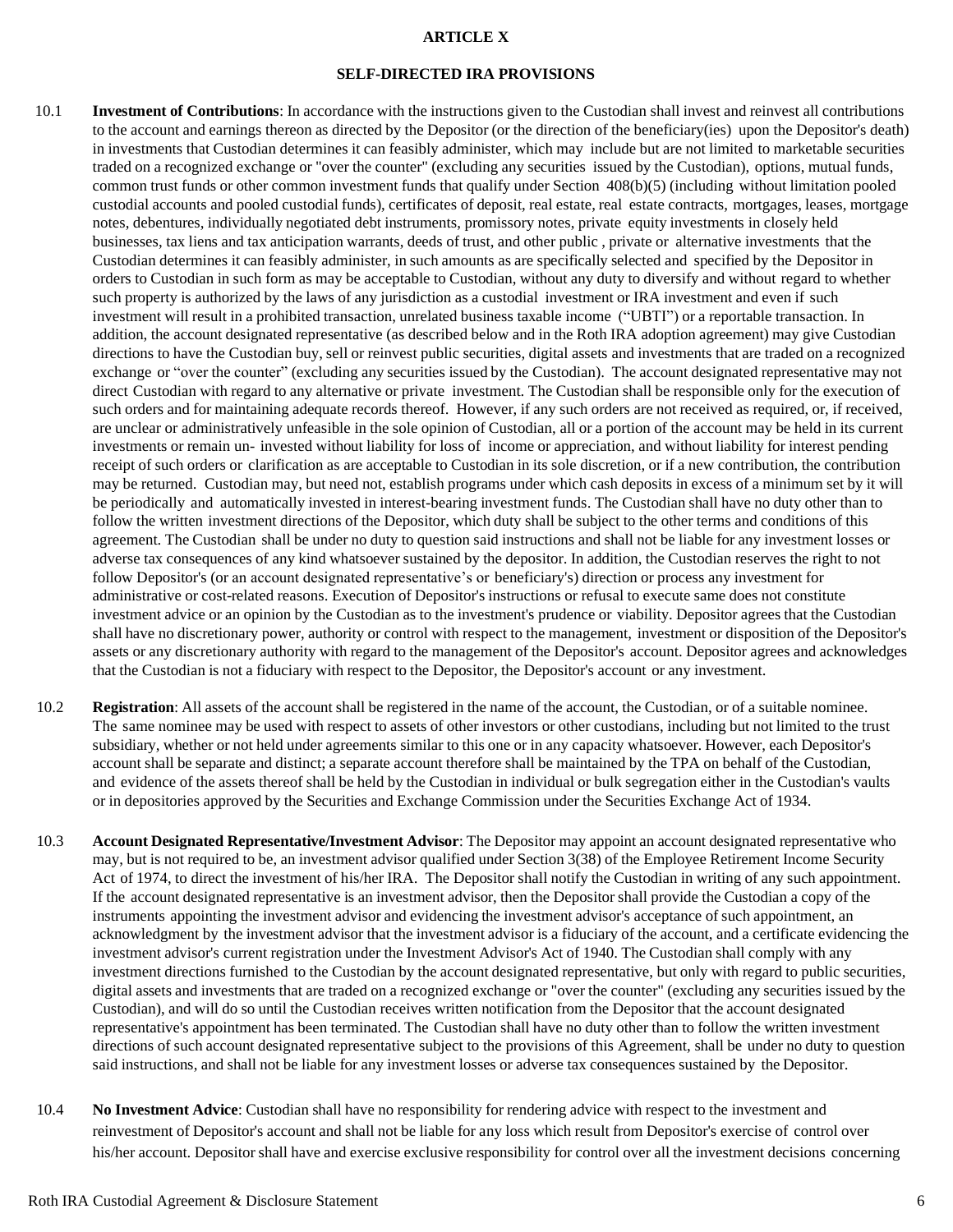the assets of his/her account, and the Custodian shall have no duty to question his/her investment directives. Custodian reserves the right, in its sole discretion, to deny any investment direction that it cannot feasibly administer, which is violative of Custodian's policy or which might result in a violation of Federal, State or Local laws. Depositor hereby agrees that the exercise of such right shall not be construed as Custodian providing investment or legal advice.

- 10.5 **Prohibited Transactions**: Notwithstanding anything contained herein to the contrary, the Depositor shall not direct Custodian to engage in or make any investment that Depositor knows or should know involves or facilitates any criminal act, nor shall the Depositor direct the custodian to lend any part of the corpus or income of the account to; pay any compensation for personal services rendered to the account to; make any part of its services available on a preferential basis to; acquire for the account any property, other than cash, from; or sell any property to; any Depositor, any member of Depositor's family, or any entity controlled by Depositor through the ownership, directly or indirectly, of 50 percent or more of the total combined voting power of all classes of ownership entitled to vote, or of 50 percent or more of the total value of all ownership interests of such entity. Generally, if a Depositor engages in or directs engagement in a prohibited transaction as described in Section 4975 of the Code, the Depositor's account stops being an IRA as of the first day of that year, and the account is treated as distributing all its assets to the Depositor or beneficiary at their fair market values on the first day of the year which may result in taxes and penalties. Depositor hereby agrees to be solely responsible for determining and avoiding prohibited transactions and reportable events and will indemnify and hold Custodian harmless should Depositor engage in a prohibited transaction or other transaction described in this paragraph.
- 10.6 **Unrelated Business Taxable Income ("UBTI")**: Certain investments may generate taxable income within the IRA account, referred to as Unrelated Business Taxable Income (UBTI). Such income must be considered in conjunction with all such income from all IRA accounts and may be taxable to the IRA account to the extent that all UBTI for a given taxable year exceeds the threshold amount set by the IRS. If the Depositor directs investment of the account in any investment which results in unrelated business taxable income, it shall be the responsibility of the Depositor to so advise the Custodian and to provide the Custodian with all forms necessary to file any required returns or reports for the account. All forms, returns and reports must be completed by the Depositor and delivered in a timely manner to Custodian for signature and filing. In such instances, the IRS requires that a Form 990-T be filed for the IRA account along with the appropriate amount of tax.

The Depositor, by signing this agreement, understands the Custodian:

- 1. does not make any determination of UBTI;
- 2. does not monitor whether the account has UBTI; and
- 3. does not prepare Form 990-T or other necessary forms, returns or reports.

Therefore, the Depositor must monitor UBTI for this and any other IRA account which he/she may hold and prepare, or have prepared at their expense, the proper 990-T tax form, along with any other necessary forms, returns or reports and forward it to Custodian for signatures and filing, along with authorization to pay any tax due from the IRA account.

- 10.7 **Disclosures and Voting**: The Custodian shall deliver to Depositor, or cause to be executed and delivered to Depositor all notices, prospectuses, financial statements, proxies and proxy soliciting materials relating to assets credited to the account. The Custodian shall not vote any shares of stock or take any other action, pursuant to such documents, with respect to such assets except upon receipt by the Custodian of written instructions from Depositor that the Custodian, in its sole discretion, finds to be adequate.
- 10.8 **Miscellaneous Expenses**: In addition to those expenses set out in Section 9.05 of this plan, the Depositor agrees to pay any and all expenses incurred by the Custodian in connection with the account, including, but not limited to, expenses of valuation of account assets, tax payments, and preparation and filing of any returns and reports with regard to UBTI. Moreover, all estimated taxes, together with any transfer and other taxes, including any interest and penalties thereon, as well as any expenses incurred in connection with the investment or reinvestment of the assets of the account shall be paid by the Depositor. The Custodian may, at the Depositor's expense, retain suitable accountants, attorneys, or other agents to advise and assist the Custodian in performing their respective duties under this agreement.
- 10.9 **Indemnification of Custodian**: To the extent not prohibited by Federal or State law, the Depositor agrees to indemnify, defend and hold harmless Custodian, its respective subsidiaries and administrators, officers, directors, managers, members, representatives, agents, employees, affiliates, successors and assigns from and against any and all claims, demands, liabilities, damages, costs, expenses, attorneys' fees, payments and assessments arising in connection with the Depositor or the Depositor's IRA or which may result from any good faith actions, errors or omissions and from following or attempting to follow any directions of the Depositor (or the beneficiary(ies), or an account designated representative), and further agrees that the Custodian shall not be subject to margin calls or have any other obligation to extend credit or otherwise disburse payment beyond the cash balance of Depositor's account for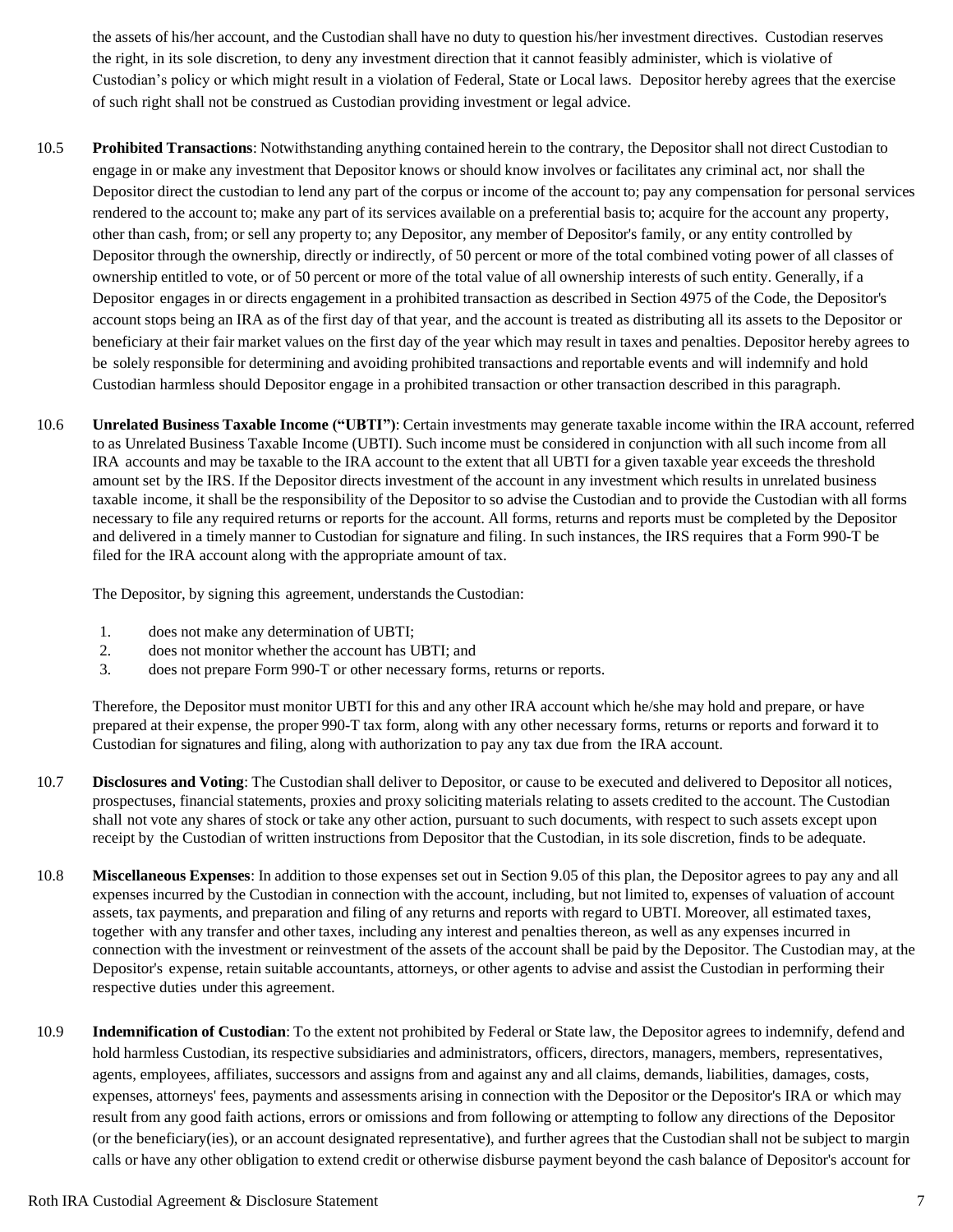### **General Instructions**

(Section references are to the Internal Revenue Code unless otherwise noted. Regulation references are to U.S. Treasury Regulations.)

### Purpose of Form

Form 5305-RA is a model custodial account agreement that meets the requirements of section 408A and has been pre-approved by the IRS. ARoth individual retirement account (Roth IRA) is established after the applicable adoption agreement is fully executed by the individual (depositor) and the custodian. This account must be created in the United States for the exclusive benefit of the depositor and his or her beneficiaries.

**Do not** file Form 5305-RA with the IRS. Instead, keep it with your records.

Unlike contributions to traditional individual retirement arrangements, contributions to a Roth IRA are not deductible from the depositor's gross income; and distributions after 5 years that are made when the depositor is 59½ years of age or older or on account of death, disability, or the purchase of a home by a first-time homebuyer (limited to \$10,000), are not includible in gross income. For more information on Roth IRAs, including the required disclosures Custodian must give the depositor, see Pub. 590, Individual Retirement Arrangements (IRAs).

### Definitions

**Custodian.** The Custodian must be a bank or savings and loan association, as defined in section 408(n), or any person who has the approval of the IRS to act as custodian. The term custodian includes Kingdom Trust, a South Dakota Chartered Trust Company, and any successor thereto who serves under this Custodial Agreement under the circumstances described in 9.04(d) above.

**Depositor.** The Depositor is the person who establishes the custodial account.

### Specific Instructions

**Article I.** The Depositor may be subject to a 6% tax on excess contributions if

- 1. contributions to other individual retirement arrangements of the Depositor have been made for the same tax year,
- 2. the Depositor's adjusted gross income exceeds the applicable limits in Article II for the tax year, or
- 3. the Depositor's and spouse's compensation is less than the amount contributed by or on behalf of them for the tax year. The Depositor should see the disclosure statement or Pub. 590 for more information.

**Article V.** This article describes how distributions will be made from the Roth IRA after the Depositor's death. Elections made pursuant to this article should be reviewed periodically to ensure they correspond to the Depositor's intent. Under paragraph 3 of Article V, the Depositor's spouse is treated as the owner of the Roth IRA upon the death of the Depositor, rather than as the beneficiary. If the spouse is to be treated as the beneficiary, and not the owner, an overriding provision should be added to Article IX.

**Article IX.** Article IX and any that follow it may incorporate additional provisions that are agreed to by the Depositor, Third Party Administrator, if applicable, and the Custodian to complete the agreement. They may include, for example, definitions, investment powers, voting rights, exculpatory provisions, amendment and termination, removal of the Custodian, Custodian's fees, state law requirements, beginning date of distributions, accepting only cash, treatment of excess contributions, prohibited transactions with the Depositor, etc.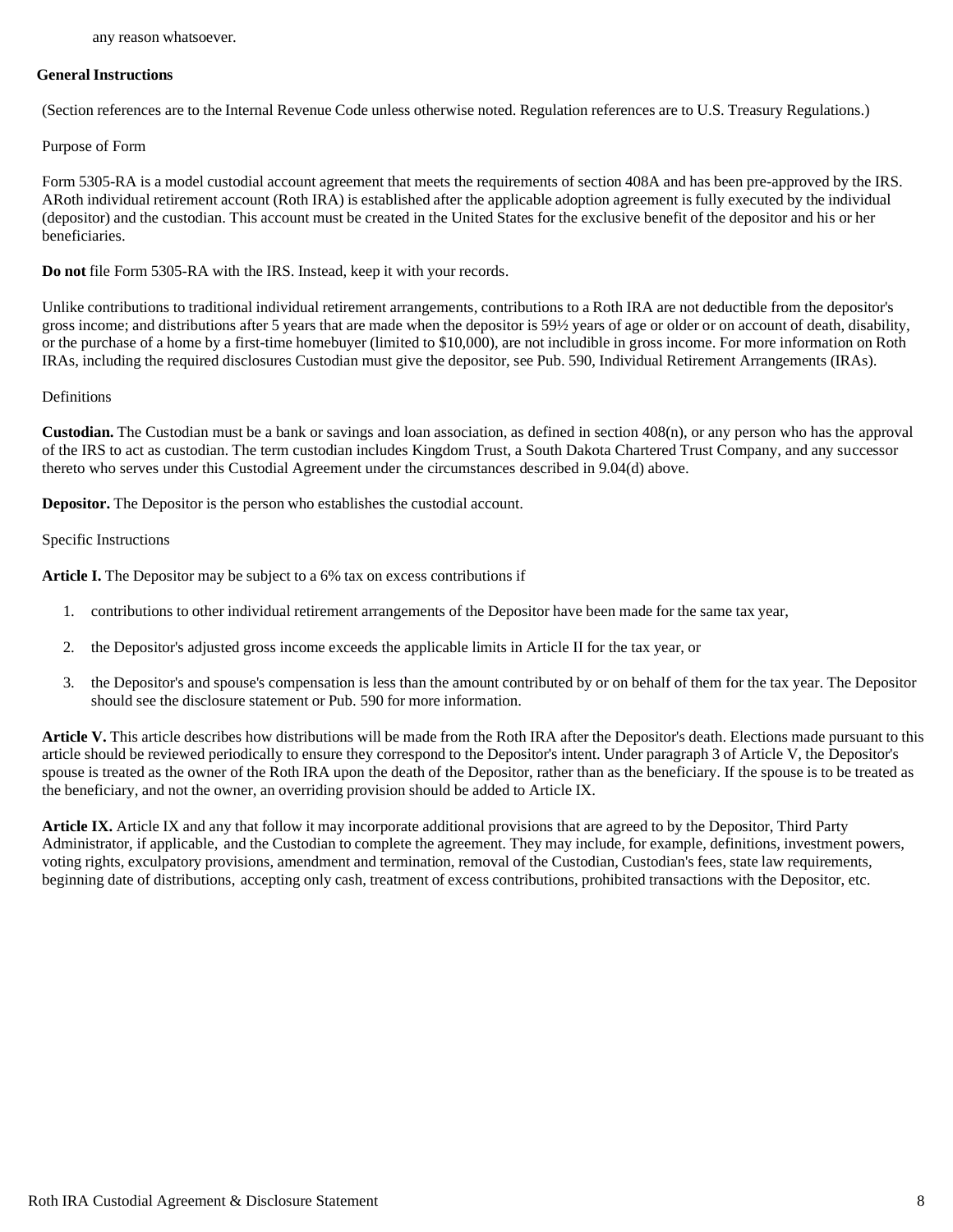### **ROTH IRA DISCLOSURE STATEMENT**

### **RIGHT TO REVOKE YOUR ROTH IRA ACCOUNT**

You may revoke your Roth IRA within 7 days after you sign the Roth IRA adoption agreement by hand-delivering or mailing a written notice to Kingdom Trust at the address indicated on the Roth IRA adoption agreement. If you revoke your account by mailing a written notice, such notice must be postmarked by the 7th day after you sign the adoption agreement. If you revoke your Roth IRA within the 7 day period you will receive a refund of the entire amount of your contributions to the Roth IRA without any adjustment for earnings or any administrative expenses. If you exercise this revocation, we are still required to report the contribution on Form 5498 (except transfers) and the revoked distribution on Form 1099-R.

### **GENERAL REQUIREMENTS OF A ROTH IRA**

- Your contributions must be made in cash, unless you are making a qualified rollover or transfer contribution.
- The annual contributions you make on your behalf to all of your Roth IRAs and traditional IRAs may not exceed the lesser of 100% of your compensation or the "applicable annual dollar limitation" (defined below), unless you are making a rollover or transfer contribution from a traditional IRA or another Roth IRA.
- Your regular annual Roth IRA contributions for any taxable year may be deposited at any time during that taxable year and up to the due date for the filing of your Federal income tax return for that taxable year, no extensions. This generally means April 15th of the following year.
- The custodian of your Roth IRA must be a bank, savings and loan association, credit union or a person who is approved to act in such a capacity by the Secretary of the Treasury.
- No portion of your Roth IRA funds may be invested in life insurance contracts.
- Your interest in your Roth IRA is nonforfeitable at all times.
- The assets in your Roth IRA may not be commingled with other property except in a common custodial fund or common investment fund as defined in Section 408(b)(5) of the Internal Revenue Code.
- You may not invest the assets of your Roth IRA in collectibles (as described in Section 408(m) of the Internal Revenue Code.) A collectible is defined as any work of art, rug or antique, metal or gem, stamp or coin, alcoholic beverage, or any other tangible personal property specified by the IRS. However, if the TPA and the custodian permit, specially minted US gold, silver, and platinum coins and certain state-issued coins are permissible Roth IRA investments. Beginning on 1/1/98, you may also invest in certain gold, silver, platinum or palladium bullion, if the TPA and the custodian permit. Such bullion must be in the physical possession of the Roth IRA trustee or custodian.

### **WHO IS ELIGIBLE TO MAKE A REGULAR ROTH IRA CONTRIBUTION?**

You are permitted to make regular contributions to your Roth IRA for any taxable year if you receive compensation for such taxable year. Compensation includes salaries, wages, tips, commissions, bonuses, alimony, royalties from creative efforts and "earned income" in the case of self-employees. Members of the Armed Forces who serve in combat zones who receive compensation that is otherwise non-taxable, are considered to have taxable compensation for purposes of making regular Roth IRA contributions. The amount which is permitted to be contributed depends upon your modified adjusted gross income (Modified AGI); your marital status; and your tax filing status discussed below.

### **CONTRIBUTIONS TO A ROTH IRA**

**Regular Roth IRA Contributions -** The maximum amount you may contribute for any year is the lesser of 100% of your compensation or the "applicable annual dollar limitation" (described below). Your actual contribution limit depends upon your marital status, tax filing status, and your Modified AGI.

### **Applicable Annual Dollar Limitation**

| Tax Year           | <b>Contribution Limit</b> |
|--------------------|---------------------------|
| 2001               | \$2,000                   |
| 2002 through 2004  | \$3,000                   |
| 2005 through 2007  | \$4,000                   |
| 2008 through 20012 | \$5,000                   |
| 2013 through 2018  | \$5,500                   |
| 2019 through 2021  | \$6,000                   |

After 2008, the \$5,000 annual limit will be subject to cost-of living increases in increments of \$500, rounded to the lower increment. This means that it may take several years beyond 2008 for the \$5,000 annual limit to increase to \$5,500.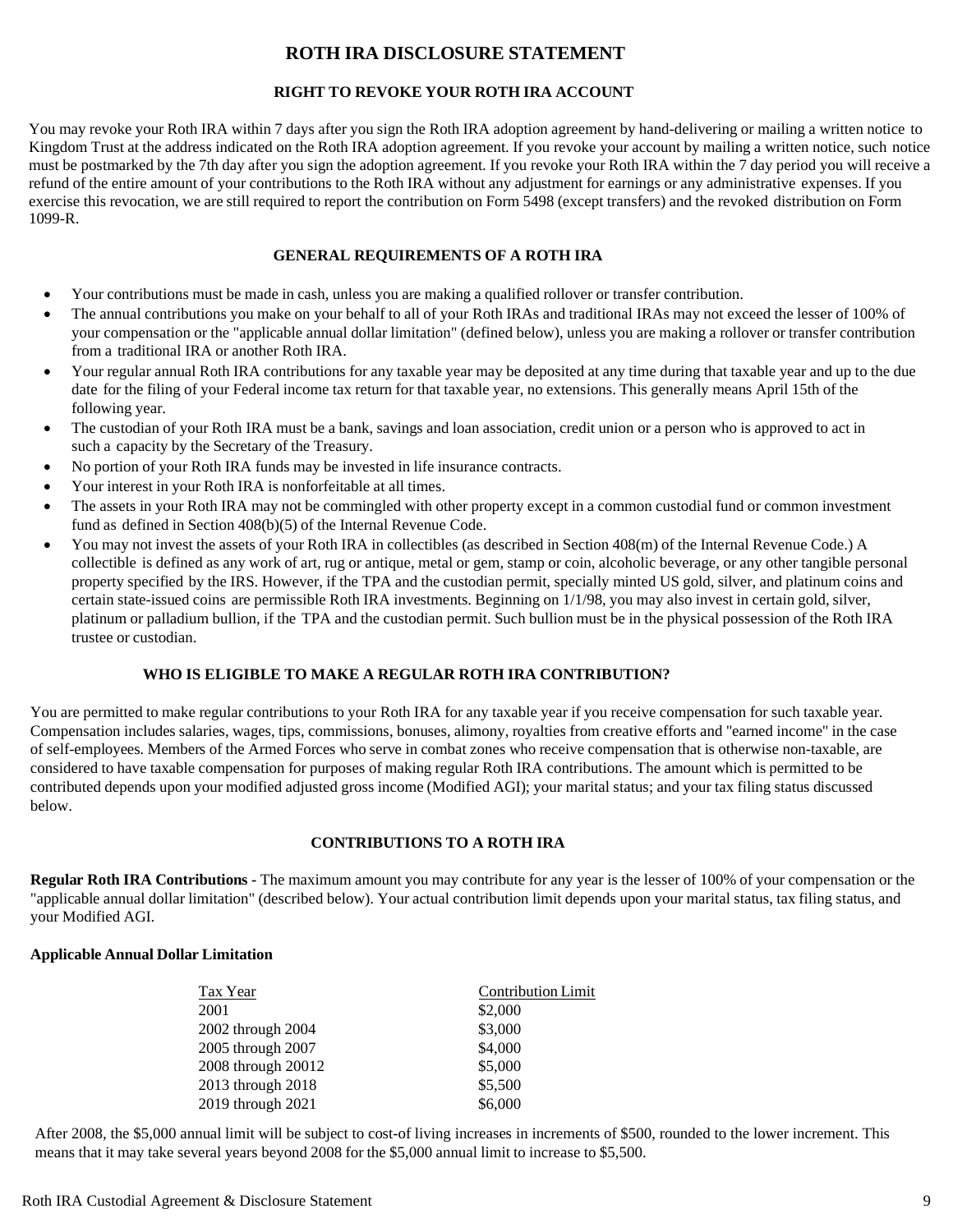**Catch-up Contributions** - Beginning for 2002, if an individual has attained the age of 50 before the close of the taxable year for which an annual contribution is being made and meets the other eligibility requirements for making regular Roth IRA contributions, the annual Roth IRA contribution limit for that individual would be increased as follows:

| Tax Year  | Normal Limit | Additional Catch-up | <b>Total Contribution</b> |
|-----------|--------------|---------------------|---------------------------|
| 2002      | \$3,000      | \$500               | \$3,500                   |
| 2003      | \$3,000      | \$500               | \$3,500                   |
| 2004      | \$3,000      | \$500               | \$3,500                   |
| 2005      | \$4,000      | \$500               | \$4,500                   |
| 2006      | \$4,000      | \$1,000             | \$5,000                   |
| 2007      | \$4,000      | \$1,000             | \$5,000                   |
| 2008-2012 | \$5,000      | \$1,000             | \$6,000                   |
| 2013-2018 | \$5,500      | \$1,000             | \$6,500                   |
| 2019-2021 | \$6,000      | \$1,000             | \$7,000                   |

The additional catch-up amount for Roth IRAs is not subject to COLAs.

**Special IRA Catch-up Contributions for Certain Section 401(k) Participants** - Special Roth IRA catch-up contributions are permitted for each of years 2007, 2008 and 2009 equal to the applicable year's age-50 catch-up limit multiplied by 3. To be eligible for this special catch-up Roth IRA contribution, the individual must have been a participant in an employer's §401(k) plan where employer-matching contributions were being made at the rate of at least 50% of the participant's deferrals with employer stock and such employer is in bankruptcy and is subject to an indictment or conviction. The individual is not required to be age 50 in order to take advantage of this rule. However, if the individual is age 50 or over, he or she may not contribute the age-50 catch-up amount in addition to this special catch-up.

The deadline for making such special catch-up contributions is the normal deadline for the applicable year. For example, an eligible individual takes advantage of this rule for calendar year 2009. The normal regular Roth IRA contribution limit for 2009 is \$5,000 and the normal age-50 catch-up contribution limit for 2009 is \$1,000. The eligible individual could contribute the \$5,000 normal limit plus a special catch-up contribution of \$3,000 for a total of \$8,000. The deadline for making this contribution is the 2009 tax filing deadline, no extensions.

**Modified Adjusted Gross Income -** The amount of your regular annual Roth IRA contribution depends upon your Modified Adjusted Gross Income (MAGI) for the taxable year and your marital status. If your MAGI is below a certain amount, you can contribute the entire contribution subject to the dollar limit. If your MAGI is above a certain amount, you cannot make any regular contribution to a Roth IRA. If your MAGI is between certain amounts, you are entitled to making a partial Roth IRA contribution. You are responsible for keeping track of your Roth IRA contributions so that you can report Roth IRA distributions on IRS Form 8606. Refer to the chart below for the MAGI ranges. Beginning in 2007, the MAGI ranges are subject to cost-of-living adjustments. Also refer to IRS Publication 590 for additional information.

| Married Participants Filing Jointly | <b>Unmarried Participants</b> | Married Participants Filing Separately |
|-------------------------------------|-------------------------------|----------------------------------------|
| $$150,000 - $160,000$               | $$95,000 - $110,000$          | $$0 - $10,000$                         |
| $$156,000 - $166,000$               | $$99,000 - $114,000$          | $$0 - $10,000$                         |
| $$159,000 - $169,000$               | $$101,000 - $116,000$         | $$0 - $10,000$                         |
| $$166,000 - $176,000$               | $$105,000 - $120,000$         | $$0 - $10,000$                         |
| $$167,000 - $177,000$               | $$105,000 - $120,000$         | $$0 - $10,000$                         |
| $$169,000 - $179,000$               | $$170,000 - $122,000$         | $$0 - $10,000$                         |
| $$173,000 - $183,000$               | $$110,000 - $125,000$         | $$0 - $10,000$                         |
| $$178,000 - $188,000$               | $$112,000 - $127,000$         | $$0 - $10,000$                         |
| $$181,000 - $191,000$               | $$114,000 - $129,000$         | $$0 - $10,000$                         |
| #183,000 - \$193,000                | $$116,000 - $131,000$         | $$0 - $10,000$                         |
| $$184,000 - $194,000$               | $$117,000 - $132,000$         | $$0 - $10,000$                         |
| $$186,000 - $196,000$               | $$118,000 - $133,000$         | $$0 - $10,000$                         |
| $$189,000 - $199,000$               | $$120,000 - $135,000$         | $$0 - $10,000$                         |
| $$193,000 - $203,000$               | $$122,000 - $137,000$         | $$0 - $10,000$                         |
| $$196,000 - $206,000$               | $$124,000 - $139,000$         | $$0 - $10,000$                         |
| \$198,000 - \$208,000               | $$125,000 - $140,000$         | $$0 - $10,000$                         |
|                                     |                               |                                        |

**Spousal Roth IRAs -** If you and your spouse file a joint tax return and have unequal compensation (including no compensation for one spouse or one spouse who chooses to be treated as receiving no compensation) you may establish separate Roth IRAs for each spouse. The total annual contribution limit for both Roth IRAs may not exceed 100% of the combined compensation for both spouses, but neither Roth IRA may accept more than the Applicable Annual Dollar Limitation per spouse, plus the additional catch-up amount, if applicable.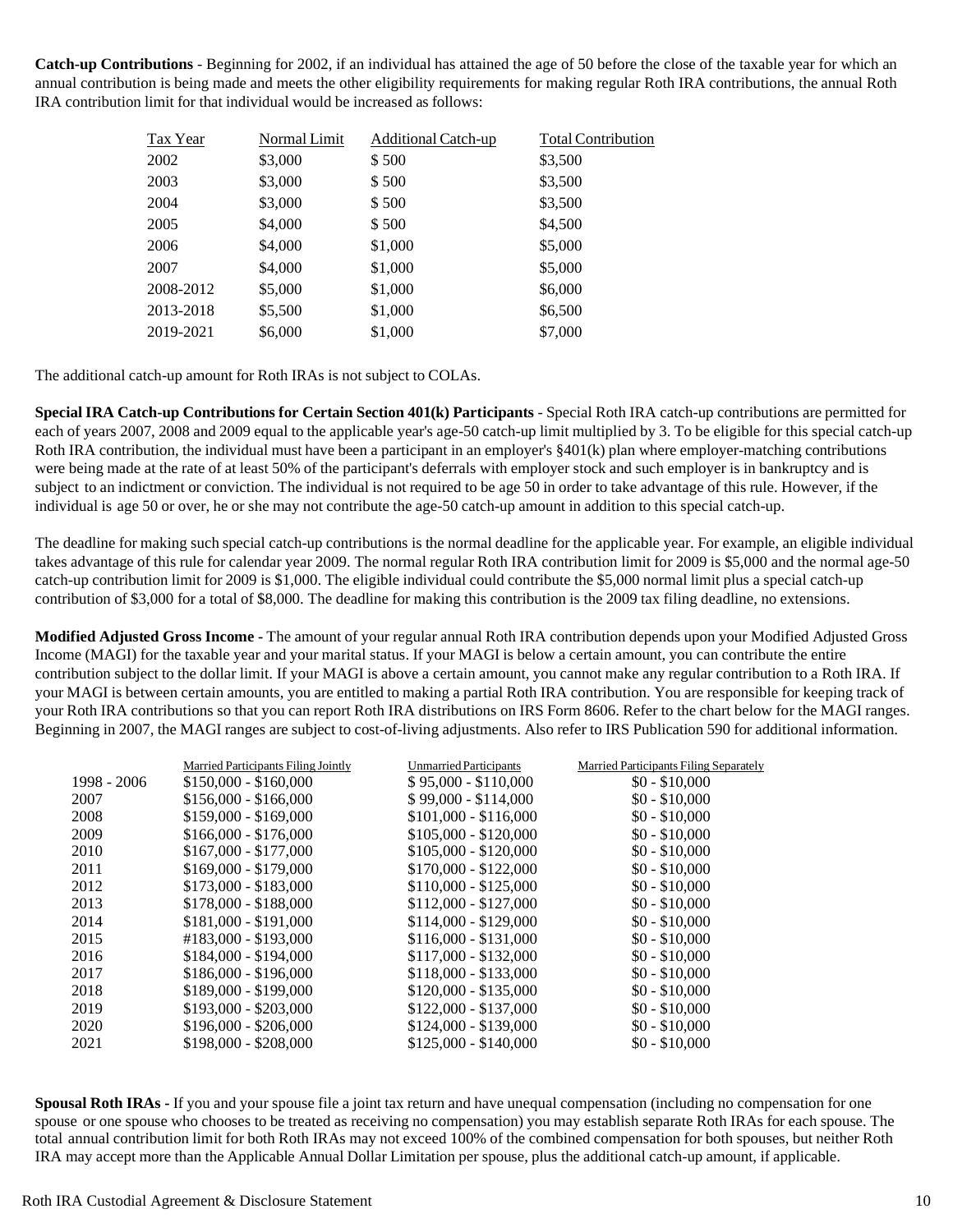The maximum Roth IRA contribution for the spouse is then reduced by:

- 1. Regular traditional IRA contributions made on behalf of such spouse; and
- 2. Roth IRA contributions made on behalf of such spouse.

This annual limit may be further reduced if the Modified AGI exceeds the levels discussed above.

**\$200 Minimum Roth IRA Contribution -** If you fall into any of the categories listed above, your minimum allowable Roth IRA contribution will be \$200 until phased out under the appropriate marital status. In other words, if your Roth IRA contribution amount calculated under the appropriate dollar amounts discussed above results in a contribution between \$0 and \$200, your permitted contribution is \$200 instead of the calculated amount. If the result is not a multiple of \$10, round up to the nearest \$10.

**Modified AGI -** Modified AGI does not include any distributions from a traditional IRA that are converted to a Roth IRA and included in income. Modified AGI is determined before deductible traditional IRA contributions. Effective for distributions after December 31, 2004, Modified AGI does not include any amounts that are required minimum distributions pursuant to section 408(a)(6) only for purposes of determining eligibility for conversion contributions.

**Miscellaneous Contribution Rules -** Contributions are permitted after you attain age 70½, so long as you have compensation and meet the AGI limits described above. Contributions are permitted regardless of whether you are an active participant in an employer-sponsored plan.

**Special Rules for Qualified Reservist Distributions** - Qualified Reservist Distributions withdrawn from a Roth IRA are eligible to be repaid to a Roth IRA within a 2-year period after the end of active duty. A Qualified Reservist Distribution is a distribution received from a Roth IRA by members of the National Guard or reservists who are called to active duty for a period of at least 180 days and such distribution is taken during the period of such active duty. This provision is retroactively effective with respect to distributions after September 11, 2001, for individuals called to active duty after September 11, 2001. The repayments are not treated as tax-free rollovers. Instead, the repayments become basis in the Roth IRA.

### **EXCESS CONTRIBUTIONS TO A ROTH IRA**

Generally, an excess Roth IRA contribution is any contribution which exceeds the contribution limits. Such excess amount is subject to a 6% excise tax on the principal remaining amount of the excess each year until the excess is corrected.

**Method of Withdrawing Excess in a Timely Manner** - This 6% excise tax may be avoided, if the excess amount plus the earnings attributable to the excess are distributed to you by your tax filing deadline including extensions for the year during which the excess contribution was made. If you decide to correct your excess in this manner, the principal amount of the excess returned to you is not taxable; however, the earnings attributable to the excess are taxable to you in the year in which the contribution was made. In addition, if you are under age 59½, the earnings attributable to the excess amount are subject to a 10% additional income tax. This is the only method of correcting an excess contribution that will avoid the 6% excise tax. The earnings attributable to an excess contribution will always be taxable, even if you would otherwise meet the definition of a "qualified distribution" discussed later.

**Under-contribution Method** - If an excess is not corrected by the tax filing deadline, including extensions, for the year during which the excess contribution was made, such excess contribution may be applied, on a year-by-year basis, against the annual limit for regular Roth IRA contributions. However, in order to "carry over" the excess contribution and treat it as a contribution made for a subsequent year, the participant must meet the eligibility requirements for the subsequent year. In addition, the taxpayer is subject to the 6% excise tax for the initial year and each subsequent year until the excess is used up.

### **CONTRIBUTION RECHARACTERIZATIONS**

You may be able to re-characterize certain contributions under the following two different circumstances:

- 1. By re-characterizing a current year regular contribution plus earnings explained in this section; or
- 2. By re-characterizing a conversion made to a Roth IRA by transferring the amount plus earnings back to a traditional IRA discussed in the next section under the heading "Conversion from a Traditional IRA to a Roth IRA". Beginning 1/1/2018, recharacterizations of conversions made after 12/31/2017 are no longer permitted.

If you decide by your tax filing deadline (including extensions) of the year for which the contribution was made to transfer a current year contribution plus earnings from your traditional IRA to a Roth IRA, no amount will be included in your gross income as long as you did not take a deduction for the amount of the contribution. You may also re-characterize a current year contribution plus earnings from your Roth IRA to a traditional IRA by your tax filing deadline including extensions of the year for which the contribution was made.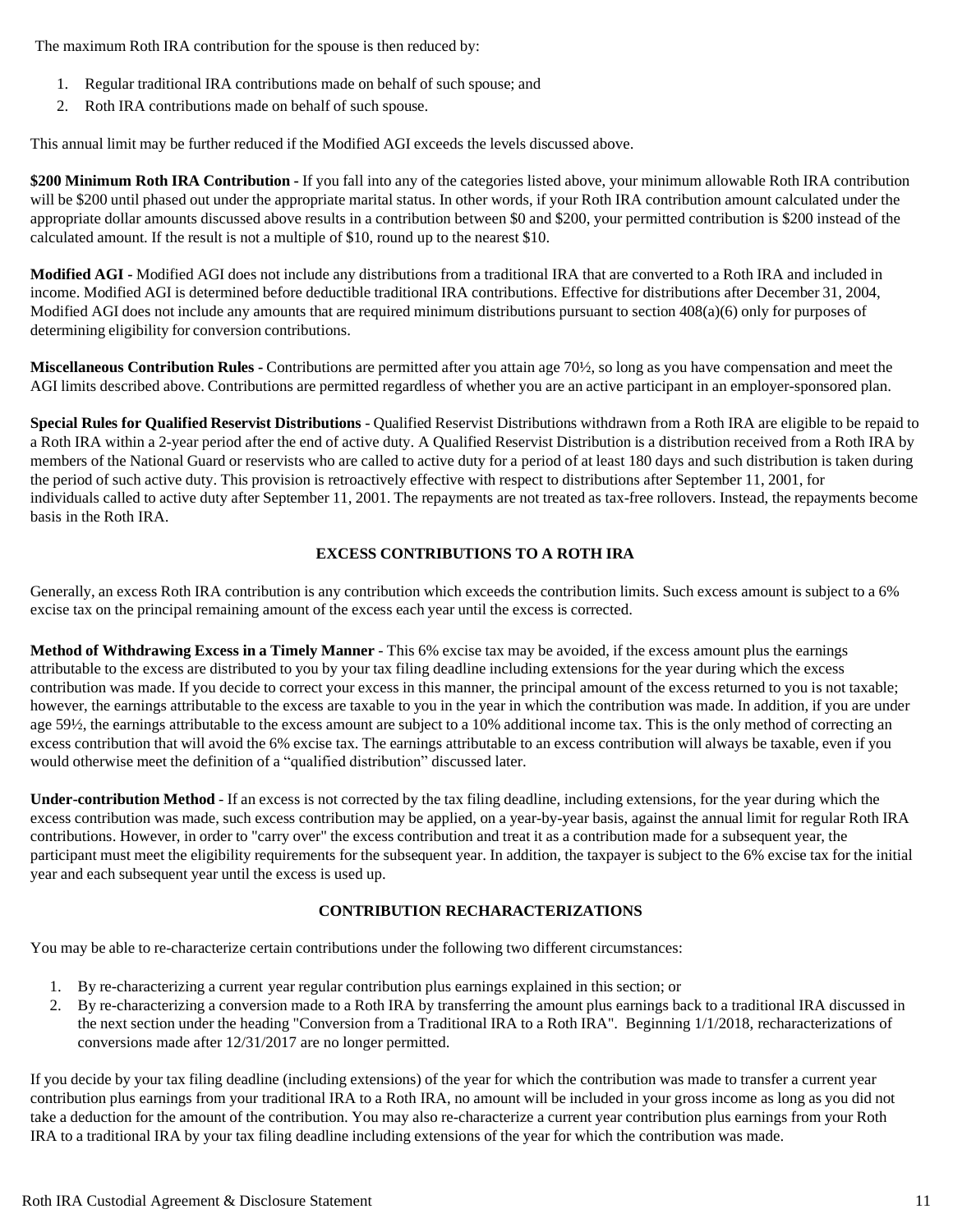In order to re-characterize a regular contribution from one type of IRA to another type of IRA, you must be eligible to make a regular contribution to the IRA to which the contribution plus earnings is re-characterized. All re-characterizations must be accomplished as a direct transfer, rather than a distribution and subsequent rollover.

You are also required to report re-characterizations to the IRS in accordance with the instructions to IRS Form 8606. Prior year excess contributions made to an IRA that are carried over to a subsequent year cannot be re-characterized as a current year contribution to another IRA. Only actual contributions made for a taxable year may be re-characterized. Any re-characterized contribution (whether a regular contribution or a conversion) cannot be revoked after the transfer. You are required to notify both custodians and to provide them with certain information in order to properly effectuate such a re-characterization.

### **ROLLOVER ROTH IRAs**

**Rollover Contribution from Another Roth IRA** - A rollover contribution from another Roth IRA is any amount you receive from one Roth IRA and within 60 days roll some or all of it over into another Roth IRA. You are not required to roll over the entire amount received from the first Roth IRA. However, any taxable amount (generally earnings) you do not roll over will be taxed at ordinary income tax rates for Federal income tax purposes and may be subject to the 10% additional income tax.

The following special rules also apply to rollovers between Roth IRAs:

- The rollover must be completed no later than the 60th day after the day the distribution was received by you from the first Roth IRA. However, if the reason for distribution was for qualified first time home buyer expenses and there has been a delay or cancellation in the acquisition of such first home, the 60 day rollover period is increased to 120 days. This 60 day rollover period is also extended in cases of disaster or casualty beyond the reasonable control of the taxpayer.
- You may have only one Roth IRA to Roth IRA rollover during a 12 consecutive month period measured from the date you received a distribution from a Roth IRA which was rolled over to another Roth IRA. (See IRS Publication 590 for more information.)
- The same property you receive in a distribution from the first Roth IRA must be the same property you roll over into the second Roth IRA. For example, if you receive a distribution from a Roth IRA of property, such as stocks, that same stock must be the property rolled over into the second Roth IRA.
- You are required to make an irrevocable election indicating that this transaction will be treated as a rollover contribution.
- You are not required to receive a complete distribution from your Roth IRA in order to make a rollover contribution into another Roth IRA, nor are you required to roll over the entire amount you received from the first Roth IRA into the second Roth IRA.
- If you inherit a Roth IRA due to the death of the participant, you may not roll this Roth IRA into your own Roth IRA unless you are the spouse of the deceased Roth IRA participant.

**Rollovers From a Designated Roth Contribution Account Under Employer-Sponsored Plans** - Effective for Eligible Rollover Distributions after December 31, 2005, amounts attributable to the participant's Designated Roth Contribution Account under an employer's §401(k) plan or §403(b) plan are eligible to roll over to a Roth IRA as either a direct rollover or a 60-day rollover. After such amounts have been rolled over to a Roth IRA, these amounts cannot be subsequently rolled back to an employer's plan.

**Effect of 5-Year Aging** - If the Roth IRA owner has already started the 5-year aging on any Roth IRA, the rollover of the Designated Roth Contribution Account under the employer's plan has the same 5-year period start date. However, if the Roth IRA owner establishes a Roth IRA for the first time with the rollover of the Designated Roth Contributions Account under the employer's plan, a new 5-year aging period starts with respect to the rollover amount, regardless of the period of participation in the employer's plan.

**Effect on Ordering Rules for Subsequent Distributions from the Roth IRA** - If a Roth IRA owner rolls over his or her Designated Roth Contributions Account under an employer's plan, the Roth IRA owner is responsible for keeping track of the rollover in the following manner for purposes of determining taxable distributions from the Roth IRA:

- If the distribution from the employer's plan is a "nonqualified distribution", the Roth IRA owner adds the basis amount (contributions) to his or her other regular Roth IRA contributions, and adds the earnings to the earnings.
- If the distribution from the employer's plan is a "qualified distribution", the Roth IRA owner adds the entire amount of the rollover to his or her other regular Roth IRA contributions.

**Partial Rollovers** - If a distribution representing the participant's Designated Roth Contribution Account is eligible to roll over and it is paid to the participant, and the participant rolls over to a Roth IRA only a portion of the distribution, the amount not rolled over is treated as first consisting of the nontaxable portion (the contributions). Thus, the amount rolled over is treated first as the taxable earnings and no amount is taxable to the participant if the amount of the rollover is equal to or greater than the amount of the earnings attributable to the distribution received by the employee. Proper adjustments to the ordering rules explained above are necessary in the case of a partial rollover.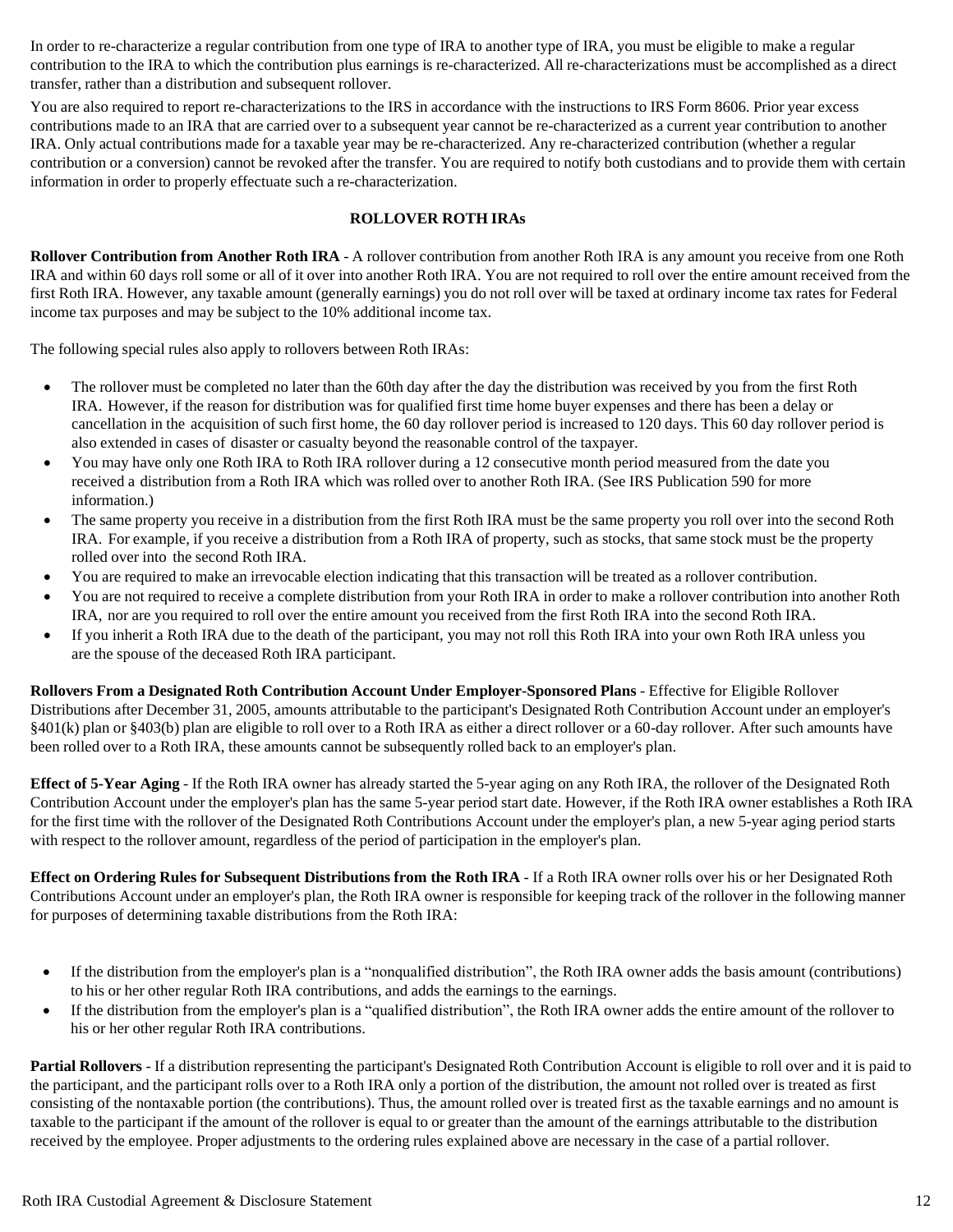**Special Rollover Rules for Qualified Hurricane Distributions, Qualified Wildfire Distributions and Certain Other Presidentially Declared Disaster Areas** - Qualified Disaster Distributions (QDDs) include Qualified Hurricane Distributions, Qualified Wildfire Distributions and other disaster areas as declared by the President. Qualified Disaster Distributions withdrawn from a Roth IRA are eligible to be rolled over to a Roth IRA within a 3-year period after the eligible individual received such distribution. More information on Qualified Hurricane Distributions and other tax relief provisions applicable to affected individuals of Hurricanes Harvey, Irma and Maria as well as other disaster relief can be found on the IRS website at https://www.irs.gov/newsroom/around-the-nation. Taxpayers using these tax relief provisions must file Form 8915 with his or her Federal income tax return. The maximum amount of a QHD is \$100,000 per taxpayer; is not subject to the premature distribution penalty tax of 10%, and will be taxed pro rata over a 3 year period unless the taxpayer elects to pay all of the taxes in the year of the distribution. See the instructions to Form 8915 for more information.

**Special Rules for Qualified Settlement Income Received from Exxon Valdez Litigation - Any qualified taxpayer who receives qualified** settlement income during the taxable year, at any time before the end of the taxable year in which such income was received, make one or more contributions to an eligible retirement plan of which such qualified taxpayer is a beneficiary in an aggregate amount not to exceed the lesser of: (a) \$100,000 (reduced by the amount of qualified settlement income contributed to an eligible retirement plan in prior taxable years); or (b) the amount of qualified settlement income received by the individual during the taxable year.

The contribution will be deemed made on the last day of the taxable year in which such income is received if the contribution is made on account of such taxable year and is made not later than the deadline for filing the income tax return for such year, not including extensions thereof.

If the settlement income is contributed to a Roth IRA such income is not currently includible in the taxpayer's gross income and becomes basis in such Roth IRA.

A qualified taxpayer means:

- 1. Any individual who is a plaintiff in the civil action In re Exxon Valdez, No. 89-095-CV (HRH) (Consolidated) (D. Alaska); or
- 2. Any individual who is a beneficiary of the estate of such a plaintiff who acquired the right to receive qualified settlement income from that plaintiff and was the spouse or an immediate relative of that plaintiff.

**Special Rollover Rules for Military Death Gratuity and SGLI Payments** - In general the beneficiary of Death Gratuity and the SGLI (Servicemember's Group Life Insurance) may roll these payments into a Roth IRA in the name of the recipient of such payments, without regard to any adjusted gross income limitations. Such Roth IRA will not be an inherited IRA but rather in the Roth IRA will be in the beneficiary's own name. Such rule is effective with deaths occurring after June 17, 2008. However, if the payment was made due to a death that occurred after October 7, 2001, and before June 17, 2008, a recipient can still roll such amounts over to a Roth IRA as long as the rollover is completed by June 17, 2009.

The rollover to the Roth IRA must generally be completed within one year following the receipt of the payment. These payments are not taxable to the recipient. The trustee, custodian or issuer of the Roth IRA is not required to independently verify that such amounts are eligible to roll over to the Roth IRA. It is also important to note that recipients these amounts may be a spouse or other family member, and the rollover would go into the Roth IRA as the recipient's own Roth IRA, not an inherited Roth IRA. Whether or not distributions from the Roth URA are "qualified distributions" where the earnings would be tax-free would depend upon the 5-year aging period and reason for distribution applicable to any Roth IRA distribution that is a "qualified distribution".

For purposes of the ordering rules applicable to nonqualified distributions from Roth IRAs, these amounts are treated as contributions to the Roth IRA, not as conversions. This means that these amounts may be immediately withdrawn for any purpose and not be taxed or subject to penalty.

**Rollover of Amounts Received in Airline Carrier Bankruptcy** - Effective December 11, 2008, a "qualified airline employee" may contribute any portion of an "airline payment" amount to a Roth IRA within 180 days of receipt of such payment (or, if later, within 180 days of the enactment of the Worker, Retiree and Employer Recovery Act of 2008). Such contribution is treated as a qualified rollover contribution to the Roth IRA, and as such, the airline payment is includible in gross income of the recipient to the extent it would be so includible were it not part of the rollover contribution.

An "airline payment" means any payment by a commercial airline carrier to a "qualified airline employee" that is paid: (1) under an order of a Federal bankruptcy court in a case filed after September 11, 2001, and before January 1, 2007; and (2) in respect of the employee's interest in a bankruptcy claim against the airline carrier.

In determining the amount that may be contributed to a Roth IRA, any reduction in the airline payment on account of employment tax withholding is disregarded. A "qualified airline employee" is an employee or former employee of a commercial passenger airline who was a participant in a qualified defined benefit plan maintained by the airline carrier that was terminated or became subject to the benefit accrual and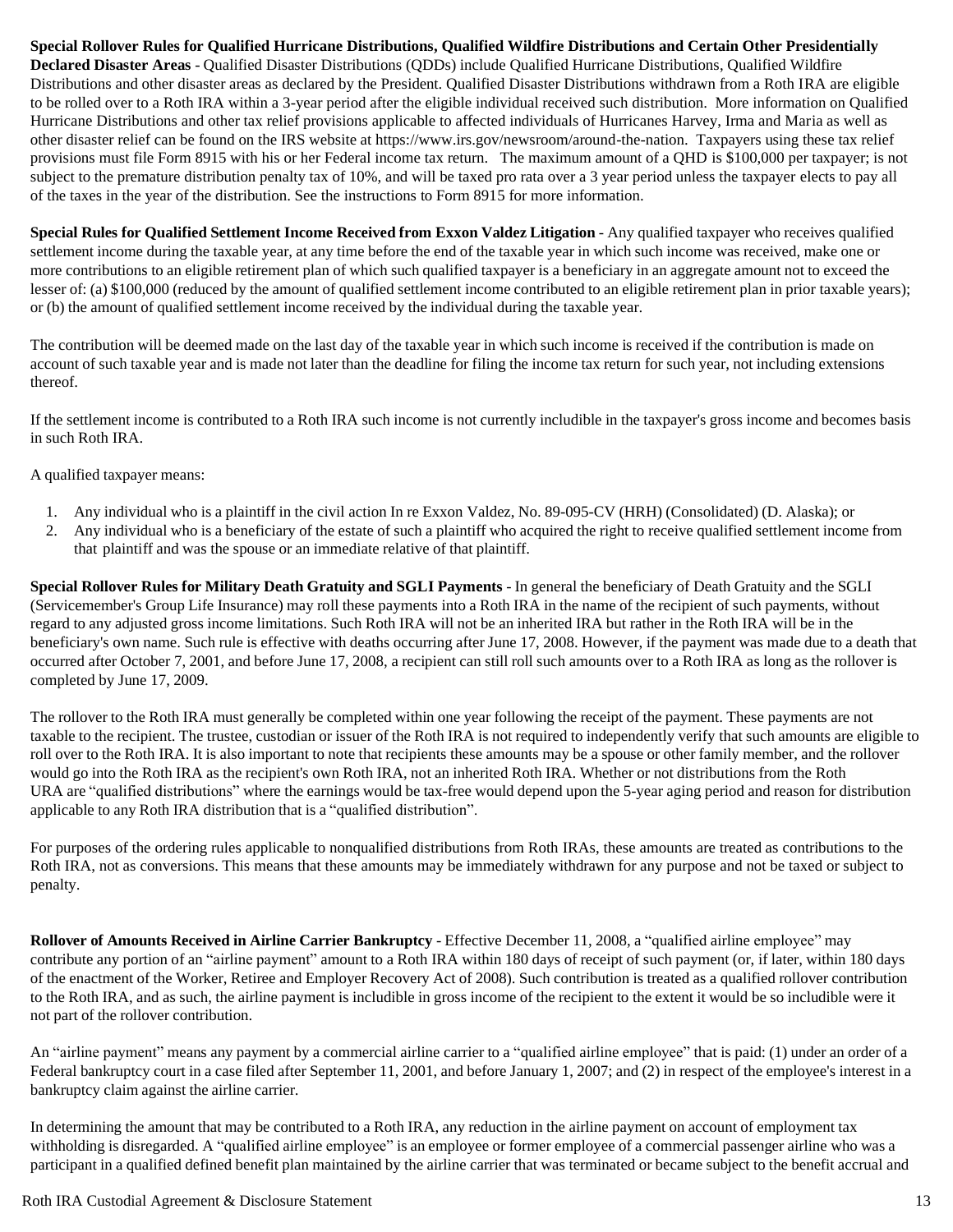other restrictions applicable to plans maintained by commercial passenger airlines.

Effective February 14, 2012, under the FAA Modernization and Reform Act of 2012 ("The Act") certain qualified airline employees may rollover or recharacterize to a Traditional IRA in lieu of a Roth IRA. The Act permits 'qualified airline employees' and their surviving spouses, who received an 'airline payment amount', and did *not* roll over any portion of such payment to a Roth IRA:

- 1. To rollover now to a Traditional IRA 90% of the payment received, and the amount rolled over is excludible from income in the taxable year payment was made;
- 2. The rollover must take place within 180 days after the receipt of the 'airline payment amount' or within 180 days of February 14, 2012, the date of enactment i.e. August 13, 2012, whichever is later.

Additionally, the Act permits 'qualified airline employees' and their surviving spouses who contributed all or a portion of an 'airline payment amount' previously to a Roth IRA:

- To recharacterize up to 90% of such amounts, to a traditional IRA;
- The recharacterization transfer must be made within 180 days of February 14, 2012, the date of enactment i.e. August 13, 2012;
- The IRA owner can then claim a refund of the Federal taxes they previously paid on such transferred funds if made under certain time frames;
- The amount rolled over will be excluded from income in the taxable year payment was made;
- The transfer must be 'trustee to trustee';
- The contribution amount (including any net income allocable to it), rolled into the traditional IRA, will be deemed to have been rolled over at the time of the rollover to the ROTH.

The Act does *not* apply to employees who in the taxable year or any preceding years, when payment were made, were chief executive officers ("CEO") or one of the 4 highest compensated officers (other than the CEO), whose total compensation had to be reported to shareholders (as required by Securities and Exchange Commission Act of 1934). The PATH Act of 2015 extended this rollover deadline to 180 days after enactment or until June 15, 2016.

**Special Rules for Non-spouse Beneficiaries** - For distributions prior to 2007, any distribution from a Designated Roth Contribution Account to a beneficiary other than a surviving spouse was not eligible to be rolled over to a Roth IRA. Beginning in 2007, eligible rollover distributions from a Designated Roth Contribution Account payable to a non-spouse beneficiary are eligible for direct rollover into an Inherited Roth IRA. Such amounts must be paid in the form of a direct rollover, rather than a distribution and subsequent rollover. Thus, if the distribution is paid directly by the plan to the non-spouse beneficiary, no rollover is permitted. Also, the Roth IRA receiving the direct rollover must be an Inherited Roth IRA, rather a Roth IRA owned by the non-spouse beneficiary. The Inherited Roth IRA is subject to the same required minimum distributions that apply to beneficiaries under the employer's plan and carries over to the Inherited Roth IRA. The Roth IRA must be established and titled in a manner that identifies it as a Roth IRA with respect to a deceased individual and also identifies the deceased individual and the beneficiary, for example, "Tom Smith as beneficiary of John Smith".

For these purposes, a non-spouse beneficiary includes an individual beneficiary and a trust beneficiary that meets the special "look through" rules under the IRS regulations. A non-individual beneficiary (such as an estate or charity) or a non-look through trust is not eligible for direct rollover. Any required minimum distributions applicable to the employer's plan for the year in which the direct rollover occurs and any prior year is not eligible for direct rollover.

**Conversionfrom a Traditional IRA or an Employer Plan to a Roth IRA -** Prior to 2010, you are permitted to make a qualified rollover contribution from a traditional IRA or an employer plan to a Roth IRA if your Modified AGI (not including the taxable amount converted) for the year during which the distribution is made does not exceed \$100,000 and you are not a married person filing a separate tax return. This is called a "conversion" and may be done at any time without waiting the usual 12 months. After 2009, the conversion eligibility requirements are eliminated. For conversions that occurred no later than 12/31/2017, you are also permitted to recharacterize a conversion made to a Roth IRA if the amount plus earnings is transferred back to a traditional IRA before your tax filing deadline including extensions for the year the amount was distributed from the traditional IRA that was converted to the Roth IRA. Recharacterizations were repealed beginning with conversions that occur in 2018 and subsequent years.

Taxation in Completing a Conversion from a Traditional IRA or an Employer Plan to a Roth IRA - If you complete a conversion from a traditional IRA or an employer plan to a Roth IRA, the conversion amount (to the extent taxable) is generally included in your gross income for the year during which the distribution is made that is converted to a Roth IRA. However, the 10% additional income tax for premature distributions does not apply. For taxable conversions made during 1998, you may include the taxable amount of the traditional IRA distribution in income "ratably" over a four-tax-year period beginning in 1998, or include the entire taxable amount of the traditional IRA distribution in income the year of the conversion. Any taxable conversions from a traditional IRA to a Roth IRA after 1998 will be fully includible in income the year in which you receive the distribution that is converted to a Roth IRA. If a taxpayer converts an eligible plan to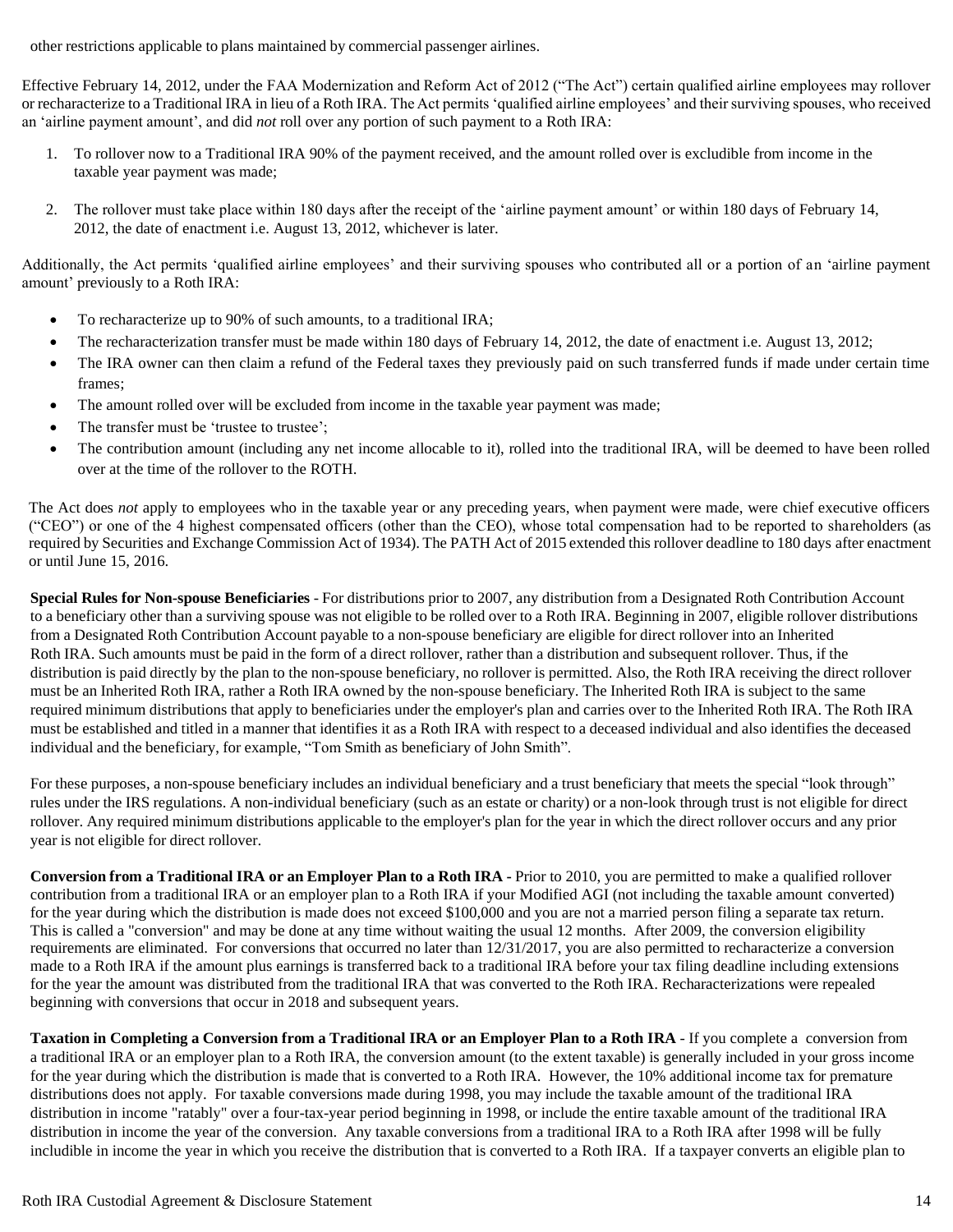a Roth IRA in 2010, the entire taxable amount of the conversion can be either: (a) included in gross income for the year of the conversion or (b) included in gross income by including only  $\frac{1}{2}$  of the taxable amount the year following the conversion and the remaining  $\frac{1}{2}$  of the taxable amount the next year.

**Reconversions** - Once an amount has been properly converted and then is recharacterized back to a traditional IRA, any subsequent conversion of that amount is called a "reconversion". Effective January 1, 2000 through 2017, an IRA owner who converts an amount from a traditional IRA to a Roth IRA during any taxable year and then recharacterizes that amount back to a traditional IRA may not reconvert that amount from the traditional IRA to a Roth IRA before the later of: (a) the taxable year following the taxable year in which the amount was first converted to a Roth IRA; or, (b) the end of the 30-day period beginning on the day on which the IRA owner recharacterizes the amount from the Roth IRA back to a traditional IRA. Any amount previously converted is adjusted for subsequent net income in determining the amount subject to the limitation on subsequent reconversions. Since adverse tax consequences could arise, it is recommended that you seek the advice of your own tax advisor. Beginning in 2018, since recharacterizations of conversions no longer apply, reconversions will also no longer apply.

**Death of Taxpayer -** With respect to 1998 conversions to which the 4-year income spread applied, if the taxpayer dies before including the taxable amounts in income over a 4-year period, all remaining taxable amounts will be included in gross income on the return filed on behalf of the decedent for the taxable year of death. However, if the surviving spouse of such deceased Roth IRA participant is the sole beneficiary of all of the decedent's Roth IRAs, the surviving spouse may elect to continue including the remaining amount in income over the 4-year period as if the surviving spouse were the Roth IRA owner. Conversions in 2010 that are subject to the 2-year income spread are treated in this same manner.

**Income Acceleration -** If a distribution is deemed from a 1998 conversion amount and the taxpayer is spreading the distribution over four years, a special rule applied. If such distribution occurred before all taxable conversion amounts have been included in income, such distribution is accelerated in gross income for that year in addition to that year's one-fourth amount until the original taxable conversion amount has been includible in gross income. These same rules applied to 2010 conversions subject to the 2-year income spread.

**Change in Status** - A change in filing status or a divorce does not affect the application of the 4-year spread for 1998 conversions. Thus, if a married Roth IRA participant who is using the 4-year spread and who was married in 1998 subsequently files separately or divorces before the full taxable conversion has been included in gross income, the remainder of the taxable conversion must be included in the owner's gross income over the remaining years in the 4-year period, unless accelerated due to a distribution or death. These same rules apply to 2010 conversions subject to the 2-year income spread.

**Substantially Equal Payments** - If a taxpayer converts a traditional IRA to a Roth IRA where the traditional IRA was subject to the substantially equal periodic payment exception, the same periodic payments must continue from the Roth IRA. However, for 1998 conversions where the taxpayer is using the 4-year spread rule, the payments from the Roth IRA will be subject to the income acceleration rule. Thus, in addition to the normal 1/4th amount, the substantially equal amount is also includible in the participant's gross income for each year until the full taxable conversion has been so included. This rule also applies to 2010 conversions subject to the 2-year income spread.

**Types of Plans Permitted to be Converted** - Traditional regular IRAs, Rollover "conduit" IRAs, and SEP IRAs may be converted to a Roth IRA, so long as the taxpayer meets the eligibility requirements until 2010 when the conversion eligibility rules were eliminated. A SIMPLE IRA may also be converted to a Roth IRA, but only after such SIMPLE IRA is no longer subject to the 2-year holding period applicable to SIMPLE IRAs. Also, qualified plans, §403(b) plans and governmental §457(b) plans may be converted to a Roth IRA.

**Required Minimum Distributions** - Any required minimum amount must first be distributed before any of the remaining amount can be converted to the Roth IRA.

### **DISTRIBUTIONS FROM A ROTH IRA**

**Taxation of Distributions -** "Qualified distributions" are neither subject to Federal income tax nor the 10% additional income tax for premature distributions. Nonqualified distributions are taxable to the extent such distribution is attributable to the income earned in the account. When you start withdrawing from your Roth IRA, you may take the distributions in regular payments, random withdrawals or in a single sum payment.

**Qualified Distributions -** A Qualified Distribution is one that is both made:

- 1. on or after you attain age 59½;
- 2. to a beneficiary after your death;
- 3. on account of you becoming disabled (defined under Section 72(m)(7) IRC); or
- 4. for qualified first time homebuyer expenses.

**AND** made after the end of the five year period beginning with the taxable year for which you first make any contribution to a Roth IRA.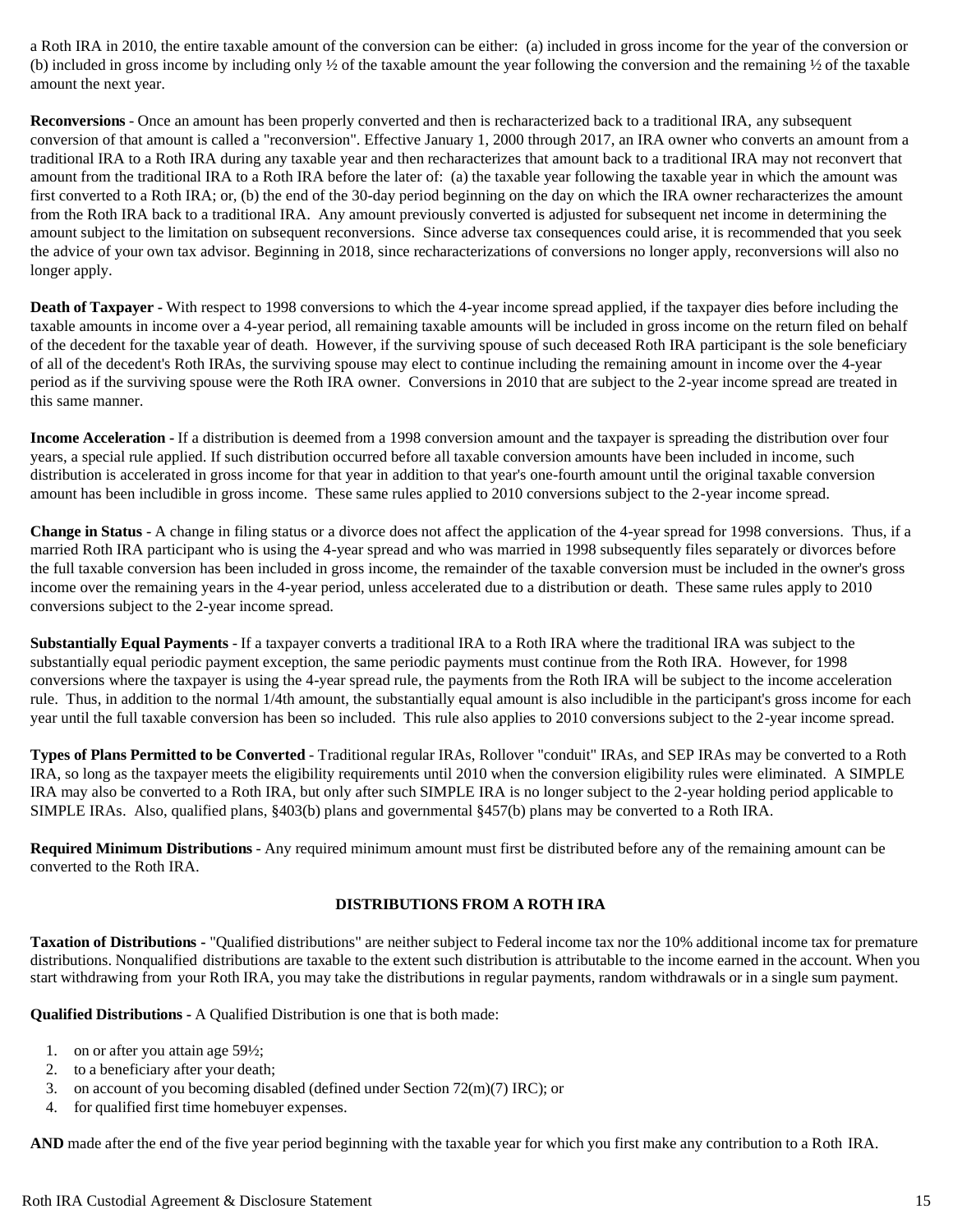If your first contribution is a conversion from a traditional IRA to a Roth IRA, the five year period begins with the year in which the conversion was made from the traditional IRA. If your first contribution is a regular contribution, the five year period begins with the year for which the contribution was made. You may maintain only one Roth IRA plan which accepts regular contributions and conversions. Additional contributions or conversions in subsequent years will not start the running of another five year period for purposes of determining whether or not you have received a "Qualified Distribution". If the entire Roth IRA account balance is distributed before any other Roth IRA contributions are made, the 5-year aging period does not start over when future contributions are made.

However, if any of the following situations occur, the 5-year aging period has not yet started:

- a. the initial Roth IRA contribution is revoked within its first 7-day period;
- b. the initial Roth IRA contribution is re-characterized to a traditional IRA; or
- c. an excess contribution, plus earnings, is timely distributed in accordance with section  $408(d)(4)$ , by the tax filing deadline including extensions, unless other eligible contributions were made.

**Nonqualified Distributions** - Distributions from a Roth IRA which are made as a nonqualified distribution are treated as made from contributions to the Roth IRA to the extent that such distribution, when added to all previous distributions from the Roth IRA (whether or not they were qualified distributions), and reduced by the taxable amount of such previous distributions, does not exceed the aggregate amount of contributions to the Roth IRA.

In other words, nonqualified distributions are treated as taken from the nontaxable portion first (the contributions) until the aggregate distributions exceed the aggregate contributions. When the aggregate distributions exceed the aggregate contributions, then the earnings will be treated as part of the distribution for taxation purposes. The portion of the nonqualified distribution that represents earnings will be taxable and subject to the 10% additional income tax for premature distributions, unless an exception applies. You are responsible for keeping records on the contributions you make to your Roth IRA and for figuring any taxable, nonqualified distributions from your Roth IRA.

**Distributions Made Before the End of the Five Year Period -** Distributions taken before the end of the five year period are taxable (to the extent you receive the earnings attributable) and are subject to the 10% additional income tax if the participant is not age 59½. However, the 10% additional income tax is avoided if the distribution meets any one of the exceptions under Section 72(t).

**Recapture of the 10% Additional Tax -** The 10% additional tax on early distributions will apply to conversions if the taxpayer is deemed to withdraw any portion of the taxable conversion amount before the end of the five year period commencing the year of conversion contribution, unless an exception under Section 72(t) applies. This is true even if none of the distribution is otherwise taxable.

**Basis Recovery Rules for Distributions from Different IRA Plans -** The taxation of distributions from a Roth IRA shall be treated separately from the taxation of a distribution from other IRA plans. In other words, nondeductible contributions made to your traditional IRA will continue to be recovered tax-free on a ratable basis.

**Ordering Rules - Distributions** from any of your Roth IRAs are to be "deemed" withdrawn in the following order: first from regular Roth IRA contributions; second from converted amounts on a first-in, first-out basis (with the taxable conversion amount first and then the nontaxable conversion amount); and last from the earnings. In determining these ordering rules, any amount distributed from an individual's Roth IRA is determined as of the end of a taxable year and exhausting each category before moving to the next category. The taxpayer will be required to keep track of these ordering provisions by using IRS Form 8606.

**Multiple Beneficiaries** - At the Roth IRA owner's death and where multiple beneficiaries are named, each type of contribution must be allocated to each beneficiary on a pro-rata basis. Thus, for example, if a Roth IRA owner dies when the Roth IRA contains a regular contribution of \$2,000, a conversion contribution of \$6,000 and earnings of \$1,000, and the owner leaves his Roth IRA equally to four children, each child will receive one quarter of each type of contribution. Pursuant to the ordering rules, an immediate distribution of \$2,000 to one of the children will be deemed to consist of \$500 of regular contributions, and \$1,500 of conversion contributions.

For purposes of the ordering rules upon distribution, a beneficiary's inherited Roth IRAs may not be aggregated with any other Roth IRAs maintained by such beneficiary, except for other Roth IRAs that the beneficiary inherited from the same decedent. However, if the surviving spouse is the sole beneficiary of a Roth IRA and such surviving spouse elects to treat the Roth IRA as his or her own Roth IRA, the spouse can aggregate contributions with his or her other Roth IRAs for purposes of determining the ordering rules when distributions are taken. The term "spouse as sole beneficiary" means either the only primary beneficiary of the entire plan, or the only primary beneficiary of a segregated portion of the plan.

**Premature Distributions -** If you are under age 59½ and receive a "nonqualified" distribution from your Roth IRA, a 10% additional income tax will apply to the taxable portion (generally the earnings portion) of the distribution unless the distribution is received due to death; disability; a qualifying rollover distribution; the timely withdrawal of the principal amount of an excess; substantially equal periodic payments; certain medical expenses; health insurance premiums paid by certain unemployed individuals; qualified higher education expenses; qualified first time homebuyer expenses; due to an IRS levy; qualified disaster distributions (QDDs); qualified disaster recovery assistance distributions;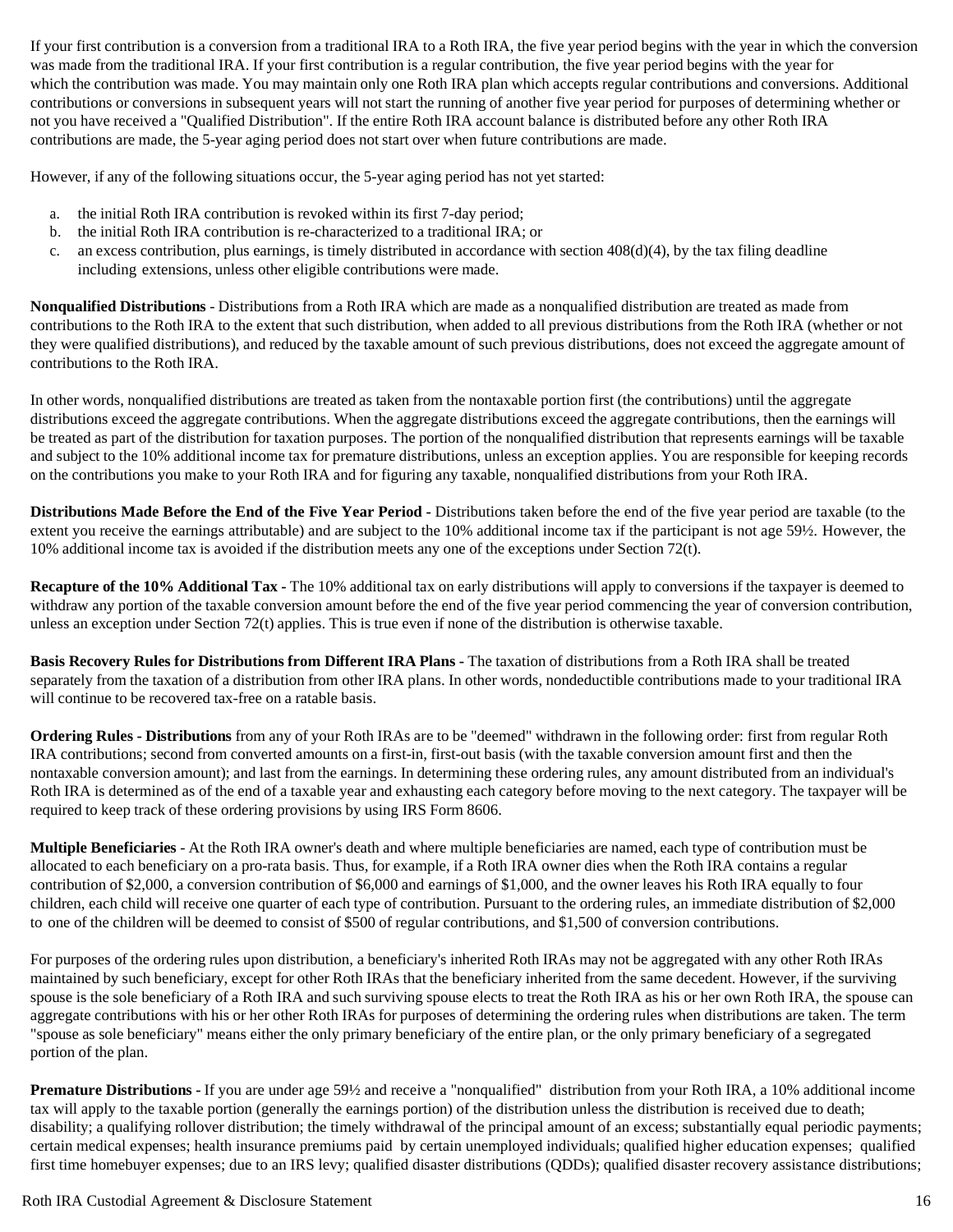or qualified reservist distributions.

**Required Distributions -** Unlike a traditional IRA, you are not required to begin distributions when you attain age 72. Also, the incidental death benefit requirements (referred to as MDIB) do not apply to the Roth IRA.

**Death Distributions -** If you die and you have a designated beneficiary, the balance in your Roth IRA will be distributed to your beneficiary over the beneficiary's single life expectancy. These distributions must commence no later than December 31st of the calendar year following the calendar year of your death. However, if your spouse is your sole beneficiary, these distributions are not required to commence until the December 31st of the calendar year you would have attained the age of 70½, if that date is later than the required commencement date in the previous sentence. If you die and you do not have a designated beneficiary, the balance in your Roth IRA must be distributed no later than the December 31st of the calendar year that contains the fifth anniversary of your death.

### **PROHIBITED TRANSACTIONS WITH A ROTH IRA**

If you or your beneficiary engage in a prohibited transaction ( as defined under Section 4975 of the Internal Revenue Code) with your Roth IRA, it will lose its tax exemption and you must include the taxable portion of your account in your gross income for that taxable year and may also be subject to the 10% additional tax. If you pledge any portion of your Roth IRA as collateral for a loan, the amount so pledged will be treated as a distribution and the taxable portion will be included in your gross income for that year and may also be subject to the 10% additional tax.

### **ADDITIONAL TAXES AND PENALTIES**

If you are under age 59½ and receive a nonqualified premature distribution from your Roth IRA, an additional 10% income tax will apply on the taxable amount of the distribution (generally the earnings portion only), unless an exception under Section 72(t) applies. A 10% additional tax will be assessed if you are under age 59½ if you are deemed to withdraw any portion of a conversion that you made from your traditional IRA to your Roth IRA before five years have lapsed from the conversion year, even if such distribution is otherwise nontaxable. If you make an excess contribution to your Roth IRA and it is not corrected on a timely basis, an excise tax of 6% is imposed on the excess amount. This tax will apply each year to any part or all of the excess which remains in your account.

If you should die, and the appropriate required death distributions are not made from your Roth IRA, an excise tax of 50% is assessed to your beneficiary based upon the difference between the amount that should have been distributed and the amount that was actually distributed. You may be required to file IRS Form 5329 with the Internal Revenue Service for any year an additional tax is due.

### **INCOME TAX WITHHOLDING**

All withdrawals from your Roth IRA (except the earnings attributable to a return of excess contributions) are not subject to Federal income tax withholding.

#### **TRANSFERS**

A direct transfer of all or a portion of your funds is permitted from this Roth IRA to another Roth IRA or visa versa. Transfers do not constitute a distribution since you are never in receipt of the funds. The monies are transferred directly to the new trustee or custodian. Transfers are neither subject to the 12-month restriction nor the 60 day rollover period usually associated with rollovers.

If you should transfer all or a portion of your Roth IRA to your former spouse's Roth IRA under a divorce decree (or under a written instrument incident to divorce) or separation instrument, you will not be deemed to have made a taxable distribution, but merely a transfer. The portion so transferred will be treated at the time of the transfer as the Roth IRA of your spouse or former spouse.

If your spouse is the beneficiary of your Roth IRA, in the event of your death, your spouse may "assume" your Roth IRA. The assumed Roth IRA is then treated as your surviving spouse's Roth IRA.

**Qualified Charitable Distributions** - If a Roth IRA owner is exactly age 70½ or over, the Roth IRA owner may direct the Roth IRA trustee or custodian to transfer up to \$100,000 per year from the Roth IRA to a qualified charity. Such transfer will not be subject to Federal income taxes. Qualified Charitable Distributions may also be made by a beneficiary who is exactly age 70½ or over. Qualified Charitable Distributions are not subject to Federal income tax withholding. SEP IRAs or SIMPLE IRAs are not permitted to be transferred under this rule.

The amount transferred will be treated as coming from the taxable portion of Roth IRA and will be an exception to the ordering rules applicable to distributions from Roth IRAs. The tax-free transfer to a qualified charity applies only if the Roth IRA owner could otherwise receive a charitable deduction with respect to the transferred amount. In other words, it must be made to a qualified charitable organization that the taxpayer would have otherwise been able to take a tax deduction for making the charitable contribution. However, since such transfer will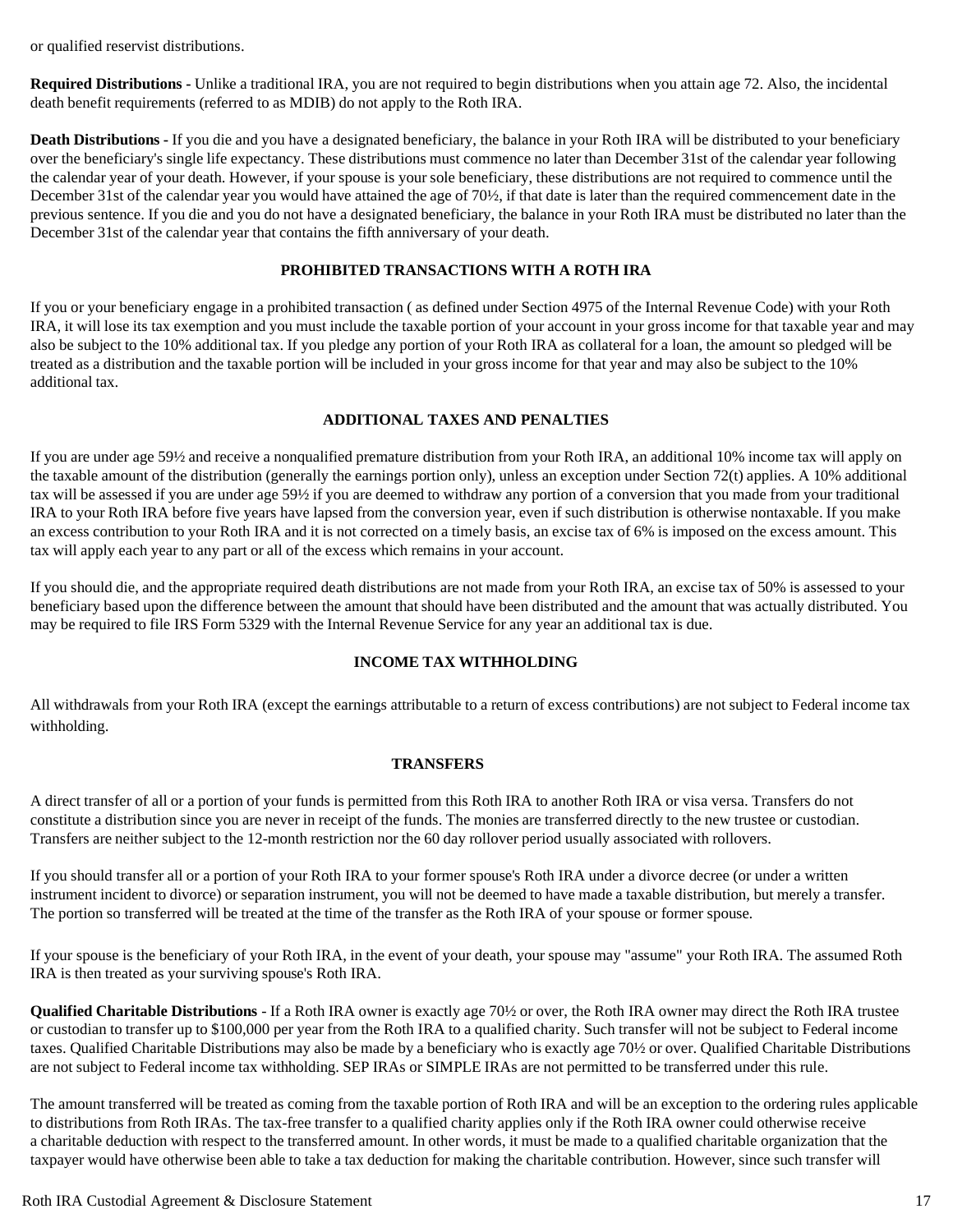be tax-free, the taxpayer may not also take a charitable deduction on his or her tax return.

This provision is effective with respect to distributions transferred directly to a qualified charity beginning in 2006 through the end of 2009. The Tax Relief, Unemployment Compensation Reauthorization, and Job Creation Act of 2010 extended Qualified Charitable Distributions for 2010 and 2011 under the same rules that originally applied. Eligible taxpayers who make a Qualified Charitable Distribution during January 2011 may elect to treat such Qualified Charitable Distribution as made on December 31, 2010. On January 2, 2013, the President signed the American Taxpayer Relief Act of 2012 ("ATRA") which extended QCDs through the end of 2013 and on December 16, 2014, the President signed the Tax Increase Prevention Act of 2014 to extend QCDs through the end of 2014 only. On December 18, 2015, the Protecting Americans from Tax Hikes Act of 2015 ("PATH") was signed into law and extended QCDs permanently retroactively for the 2015 year.

Although the Roth IRA trustee or custodian must pay the Qualified Charitable Distribution directly to the qualified charity, the taxpayer is responsible for substantiating and reporting the Qualified Charitable Distribution on his or her Federal income tax return. The trustee or custodian of the Roth IRA will report the amount transferred on IRS Form 1099-R as if the Roth IRA owner withdrew the money. After the Roth IRA trustee or custodian issues the payment in the name of the charity, the trustee or custodian may deliver the payment to the Roth IRA owner, who then would deliver the payment to the charity.

**Qualified HSA Funding Distribution** - Beginning for contributions made for 2007 and thereafter, a special one-time, tax-free transfer from a Roth IRA to an HSA is permitted. This one-time transfer counts toward the eligible individual's HSA contribution limit for the year of the transfer.

Prior to 2007, if a Roth IRA owner wanted to use the money in a Roth IRA to make an annual HSA contribution, any nonqualified distribution from the Roth IRA was taxable (to the extent attributable to the earnings) and subject to the 10% additional tax if the individual was under the age of 59½ . Prior law did not provide for a tax-free transfer from a Roth IRA to an HSA.

Beginning for annual HSA contributions made for 2007 or thereafter, an HSA -eligible individual may make an irrevocable once-in-a-lifetime, tax-free "qualified HSA Funding distribution" from a Roth IRA to an HSA, subject however to strict requirements. The amount of the HSA funding distribution must be made in the form of a custodian-to-custodian transfer from the IRA to the HSA. The amount of the transfer cannot exceed the maximum HSA contribution limit for the year that the amount is transferred. Consequently, this one-time transfer from a Roth IRA to an HSA counts toward the individual's total HSA contribution limit for the year depending upon the type of coverage under the HDHP (self-only or family).

### **FEDERAL ESTATE AND GIFT TAXES**

Generally there is no specific exclusion for Roth IRAs under the Federal estate tax rules. Therefore, in the event of your death, the value of your Roth IRA will be includible in your gross estate for Federal estate tax purposes. However, if your surviving spouse is the beneficiary of your Roth IRA, the value of your Roth IRA may qualify for the marital deduction available under Section 2056 of the Internal Revenue Code. A transfer of property for Federal gift tax purposes does not include an amount which a beneficiary receives from a Roth IRA plan.

### **IRS APPROVAL AS TO FORM**

This Roth IRA custodial agreement has been approved by the Internal Revenue Service as to form. This is not an endorsement of the plan in operation or of the investments offered.

### **ADDITIONAL INFORMATION**

You may obtain further information on Roth IRAs and traditional IRAs from your District Office of the Internal Revenue Service. In particular, you may wish to obtain IRS Publication 590 (Individual Retirement Arrangements).

### **AIRDROPS & BLOCKCHAIN FORKS**

If you hold digital assets inside your IRA, you may be the recipient of additional digital assets through airdrops or blockchain network forks from time to time. Kingdom Trust aims to support these events provided it has the technology and resources to do so and has been examined in accordance with Kingdom Trust's policy regarding decisions on digital assets to be custodied.

However, Kingdom Trust does not control these events, and may not be able to store, access and/or provide a trading venue for the new asset(s) resulting from an airdrop or fork. Furthermore, these capabilities may take an undefined amount of time to develop and are not guaranteed to be developed.

Support for airdrops and forks are evaluated on a case-by-case basis on many factors, including but not limited to: 1) client interest in the